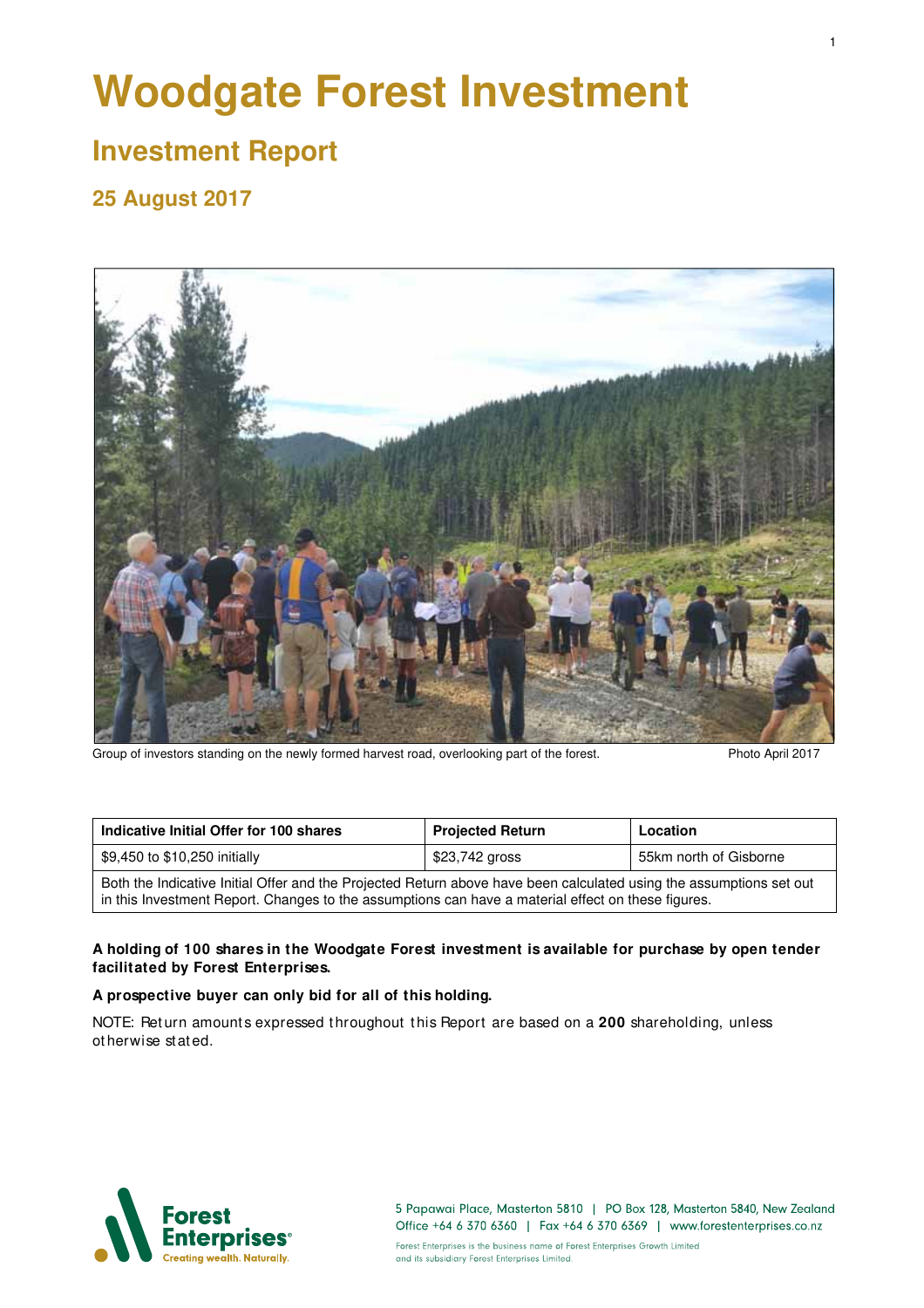## **Contents**

| What will the investment cost?                           | 3  |
|----------------------------------------------------------|----|
| What is the projected return?                            | 4  |
| Where is Woodgate Forest?                                | 4  |
| How do I invest in Woodgate Forest?                      | 5  |
| <b>Investment Structure</b>                              | 5  |
| Who is involved in providing this investment for me?     | 6  |
| The Woodgate Forest                                      | 7  |
| How has the projected return at harvest been calculated? | 8  |
| March 2017 Managers Report                               | 9  |
| General Notes to the Cashflow Projection                 | 10 |
| Cashflow Projection                                      | 11 |
| March 2017 Statement of Financial Position               | 12 |
| Detailed Location Map                                    | 13 |
| <b>Tender Form</b>                                       | 14 |
| Example Deed of Assignment and Power of Attorney         | 15 |
|                                                          |    |

## **Additional information for investors**

The first six documents listed below about the Woodgate Forest Investment are on the Companies Office website https://www.companiesoffice.govt.nz/disclose and found under Search Scheme No SCH10941.

| <b>Document</b>                                                           | <b>Note</b>                                                                                                                                                                                                                                                                                                                                                                                                                               |
|---------------------------------------------------------------------------|-------------------------------------------------------------------------------------------------------------------------------------------------------------------------------------------------------------------------------------------------------------------------------------------------------------------------------------------------------------------------------------------------------------------------------------------|
| 31 March 2017 Financial Report for<br>Woodgate Forest Investment          | Extracts from the 2017 Financial Report are contained in this Investment<br>Report                                                                                                                                                                                                                                                                                                                                                        |
| 31 March 2017 Annual Report                                               | New prescribed document which includes the fess, details and description<br>of the Scheme.                                                                                                                                                                                                                                                                                                                                                |
| Deed of Scheme Management (DSM)                                           | This document amends, restates and renames the previous Deed of<br>Participation, amends the Limited Partnership Agreement (below) and<br>merges the Management Agreement (which set out the powers, duties and<br>responsibilities of Forest Enterprises Limited as the manager of the<br>investment scheme. The DSM also sets out the powers, duties and<br>responsibilities of the Supervisor, the Custodian and the Financial Auditor |
| Limited Partnership Agreement                                             | Sets out the matters agreed between the Limited Partnership, the General<br>Partner and the Limited Partners in respect of the operation of the Limited<br>Partnership                                                                                                                                                                                                                                                                    |
| <b>Constitution of the General Partner</b>                                | Sets out how shareholders, directors and other parties interact with each<br>other                                                                                                                                                                                                                                                                                                                                                        |
| Statement of Investment Policy and<br>Objectives (SIPO)                   | Sets out the investment policy and objectives of the registered Scheme                                                                                                                                                                                                                                                                                                                                                                    |
| The Impact of the Emissions Trading<br>Scheme on your Forestry Investment | Prepared by Forest Enterprises for investors,                                                                                                                                                                                                                                                                                                                                                                                             |
| Recommended Carbon Lease Proposal<br>- Frequently Asked Questions         | Prepared by Forest Enterprises for investors, October 2012                                                                                                                                                                                                                                                                                                                                                                                |

Visit our website at www.forestenterprises.co.nz for further information on all aspects of forestry investment with Forest Enterprises.

## **Contact details**

For further information, or any questions please contact our Customer Services Manager, Merv Jones on

- Freephone 0800 PINEGOLD (0800 746 346)
- Email mj ones@forest ent erprises.co.nz
- Mail PO Box 128, Masterton, New Zealand

Int ernat ional callers please use t elephone +64 6 370 6360 and fax +64 6 370 6369.

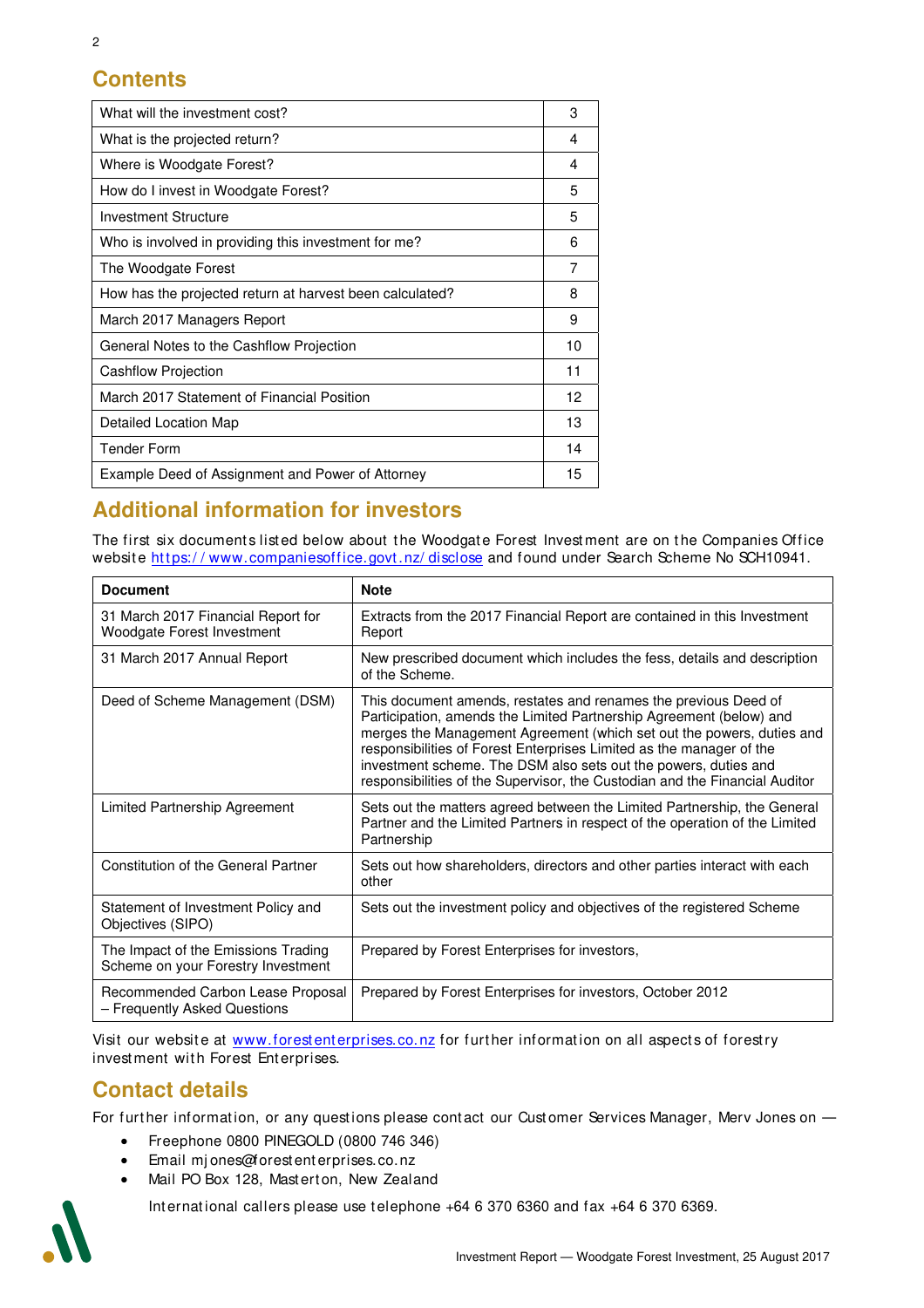## **Indicative Initial Offer**

## \$9,450 to \$10,250 for a 100 shareholding

An indicative Offer of \$9,450 represents an 8% tax paid compounded return per annum while an indicative Offer of \$10,250 represents a 7.5% tax paid compounded return per annum over the investment term. These indicative Offers are for a holding of 100 shares in Woodgate Forest and represent half the net present value of the Cashflow Projection set out on page 11 (adjusted for the distribution already made in the current year), assuming a marginal tax rate of 33 cents in the dollar.

The indicative initial Offer calculations are provided as a basis on which prospective investors may determine the amount they wish to tender as a purchase price. Changes in the assumptions underlying the Cashflow Projection can have a material impact which may increase or decrease the return and Prospective Investors should take account of this reality when reflecting on an Offer.

In October 2012 investors voted in favour of a carbon lease proposal that has the effect of annual rental payments being received from New Zealand Carbon Leasing (No 1) Limit ed in exchange for t he risks and rewards of participation under the Emissions Trading Scheme (ETS) being the responsibility of the carbon lease company. It is assumed that harvest will occur when the trees are 28 years old, any change will impact on the duration of carbon lease payments included in the Cashflow Projection. If there are future changes to the Climate Change Response Act that has the effect of removing the ETS then the carbon lease payments would cease and the indicative value of the investment would reduce.

The annual Investor Administration Fee of \$40 per Investor per investment per annum is only paid once, regardless of the number of shares held in the Woodgate Forest investment. This fee is included in the Cashflow Projection before deducting the multiple investor adjustments for those investors who own more or less than 200 shares, where a credit or debit adjustment is made for their proportionate share of the \$40 Administ ration Fee charged per 200 shares.

## **Projected Future Payments**

Forestry investment is by nature a contributory investment where investors pay the funding required each year, in addition to the Initial Price. The following future payments are projected for one holding of 200 shares in the Woodgate Forest

| Due Date                   | Amount                                                                                                            |
|----------------------------|-------------------------------------------------------------------------------------------------------------------|
| 2017 until harvest in 2024 | \$0 - Call payments offset by carbon lease income                                                                 |
| 2018, 2021, 2024 & 2025    | Original harvest income years, but note that actual harvest<br>timing may occur earlier or later than these years |

Currently there are no projected future payments for one holding of 200 shares in Woodgate Forest as the Calls are offset by the carbon lease income.

## **Investment Profit (Tax Loss)**

Under current New Zealand tax law, any profit each year will be subject to tax at the investors marginal tax rate. Resident Investors are entitled to a share of any tax losses and are advised of the amount in May each year.

As set out in the Cashflow Projection on page 11, as there no future annual Call payments, the total projected tax savings for one holding of 200 shares in Woodgate Forest are now minimal. The tax calculations are time sensitive and current to 1<sup>st</sup> April 2017. Non-residents (such as Overseas Persons, see page 5) should check with their Tax Adviser.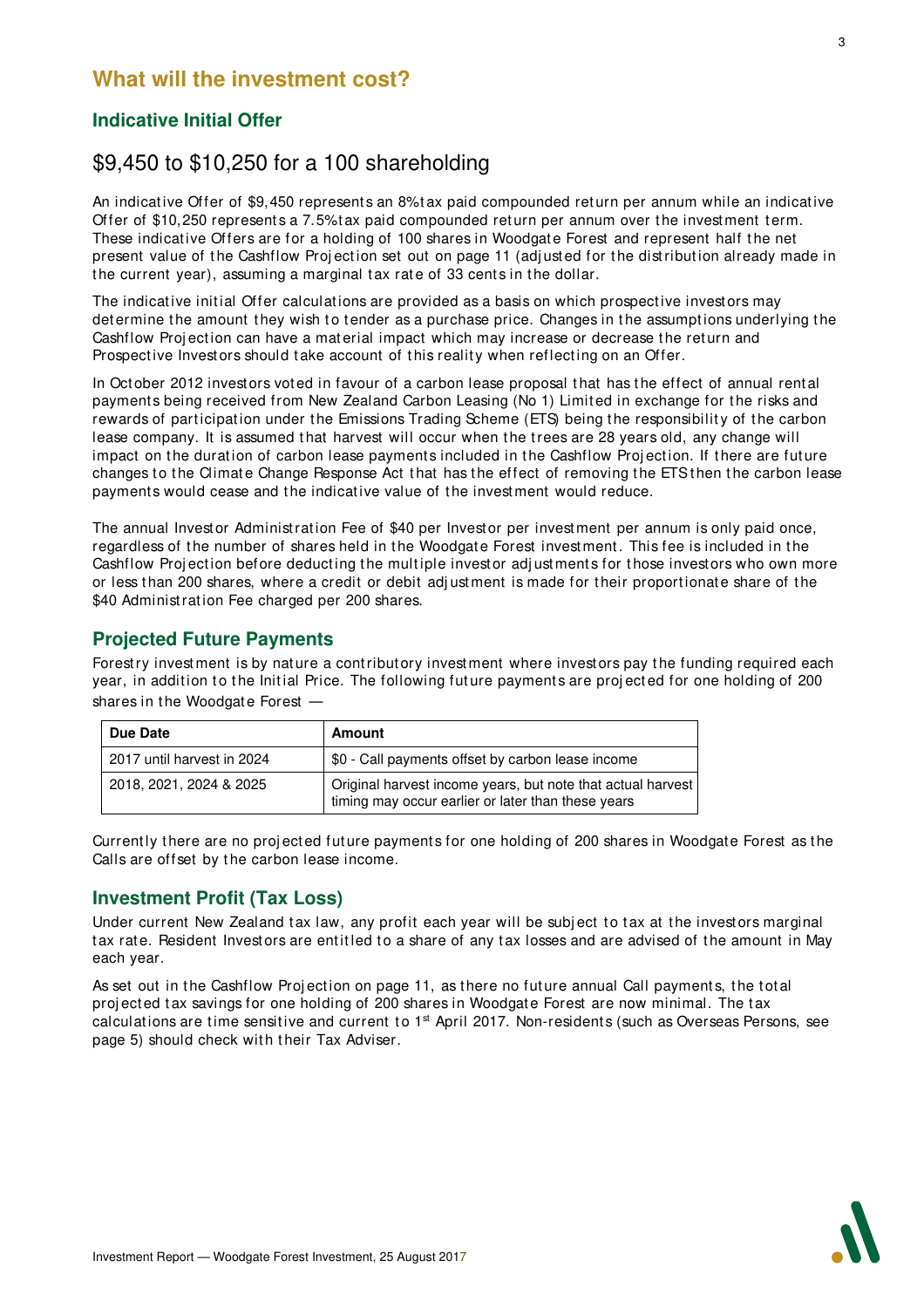## **What is the projected return?**

## **Projected Return at Harvest**

## \$23,742 gross in years 2018, 2021, 2024 & 2025 for a 100 shareholding

The table below shows the projected gross return at harvest for one holding of 100 shares in Woodgate Forest at current log prices and if log prices increase or decrease by 10%.

| Year ending  | <b>Current Log Prices - 10%</b> | <b>Current Log Prices</b> | Current Log Prices + 10% |
|--------------|---------------------------------|---------------------------|--------------------------|
| 2018         | \$1,998                         | \$3,250                   | \$4,501                  |
| 2021         | \$2.494                         | \$3,355                   | \$4,216                  |
| 2024         | \$4,264                         | \$5,560                   | \$6,858                  |
| 2025         | \$9,877                         | \$11,577                  | \$13,278                 |
| <b>Total</b> | \$18,633                        | \$23,742                  | \$28,853                 |

For the purposes of the projection it is assumed that 30% of Woodgate Forest will be harvested in 2018, 18% in 2021, 22% in 2024 and the remaining 30% in 2025. This harvest timing reflects a period of 12 months spanning 6 months before and 6 months after the 28th anniversary of 30 June, the standardised planting date. **Please note that variations around this timing are likely**. Refer to page 8 for details on how the proj ect ed return at harvest has been calculat ed.

#### **Harvest Tax Issues**

Under current tax law, harvest proceeds will be paid to investors as a gross amount and investors will be responsible for paying tax at their marginal rate. The net return to investors will depend on their marginal tax rate at the time of harvest. Investors can choose to spread harvest income between the year of harvest and any one or more of the three preceding income years. In addition, investors will receive their share of the value of the land as a capital payment (non-taxable), when sold. Non-residents (such as Overseas Persons, see page 5) should check with their Tax Adviser.

As set out in the Cashflow Projection on page 11 the total projected net distribution at a tax rate of 33 cents in the dollar is \$16,133 for a holding of 100 shares.

#### **Selling the Investment Before Harvest**

Shares can be sold at any time before harvest but the sale is deemed to be a disposal of the underlying assets (land and trees). The sale of trees is a taxable event, whereas the sale of land is not. Section HG 5 of the Income Tax Act 2007 creates a \$50,000 threshold (in any 12 month period), under which this taxation treatment does not apply.

## **Where is Woodgate Forest?**

Woodgate Forest is located 55km north of Gisborne, in a property comprising 259.3 hect ares. Woodgate Forest is t he dark green area on the map (right).

Woodgate Forest is adjacent to 3 other Forest Enterprises forest investments, with several others in the vicinity (light green areas on the map).

Gisborne has an int ernat ional log export port and maj or processing mills.

A more det ailed locat ion map can be found on page 13.



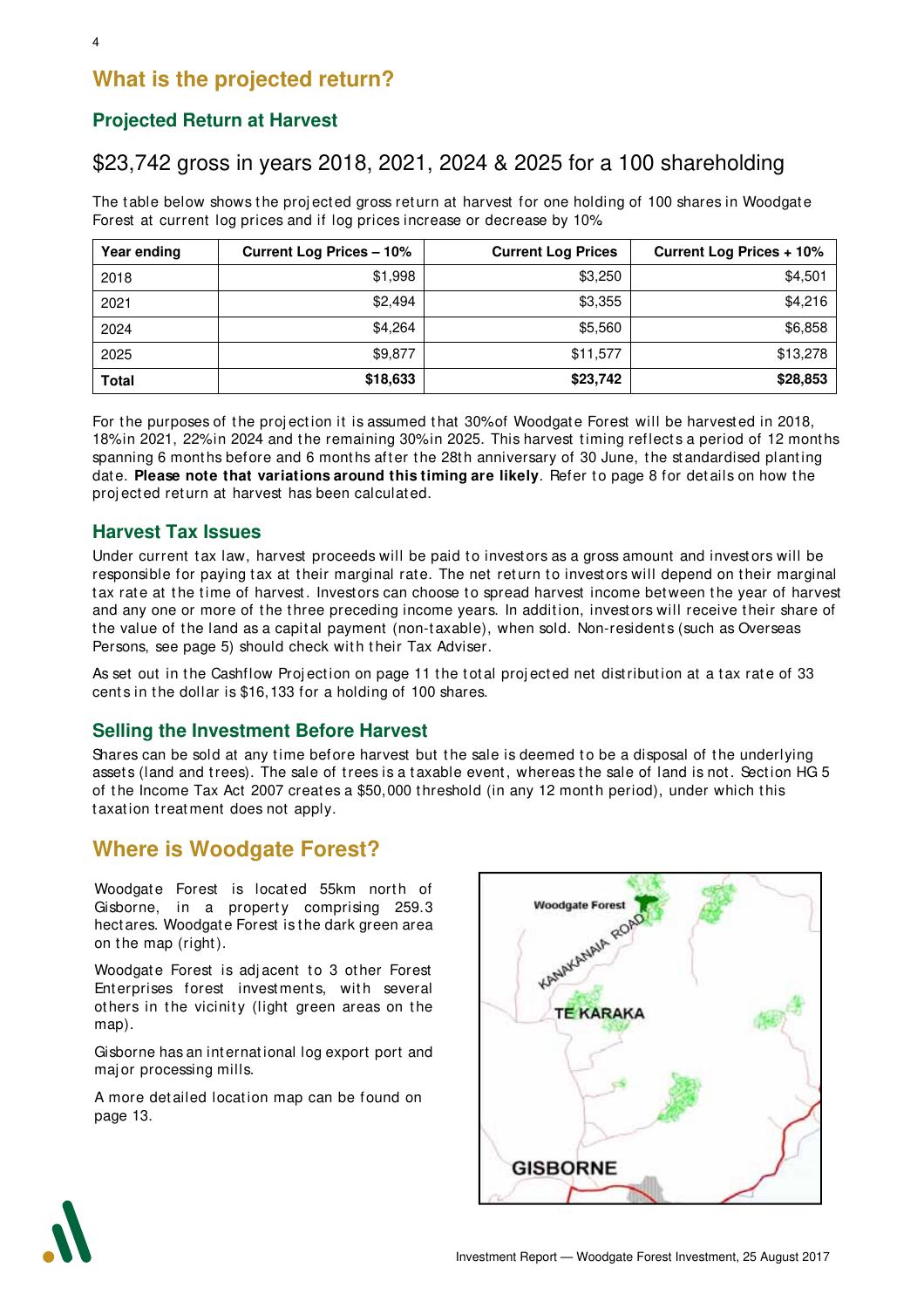## **How do I invest in Woodgate Forest?**

#### **Open Tender Process**

Forest Enterprises operates a market for the sale and purchase of shares in their existing forestry investments. The purpose of the market is to enable existing Investors to liquidate their investment and to allow prospective Investors to purchase investments in est ablished forests. Shares in the Woodgate Forest investment may be purchased by open tender on this market, only for the entire holding of 100 shares.

An example Tender Form with Terms and conditions can be found on page 14. To submit a tender, complete the Tender Form and return it to Forest Enterprises (refer to Contact Details on page 2).

The total purchase price you tender may be within, above or below the indicative initial Offer on page 3. Prospective investors usually set their tendered purchase price based upon a projected investment rate they wish to achieve for the duration of the investment.

## **Who can invest?**

An eligible Forest Ent erprises invest or:

- May be an individual (investing on their own or jointly)
- May be a legal entity recognised in New Zealand  $-a$  company, a trust or a partnership
- May be a New Zealander or an overseas invest or
	- o Overseas persons must apply for permission to invest (see below)
	- o Resident non-New Zealanders may invest
	- o New Zealand investors may be non-resident
- Must have a New Zealand Inland Revenue Department client number (IRD number) for tax purposes and a functional New Zealand bank account
- Must be of full legal capacity an individual who has attained the age of 18 years and is competent to manage his or her own affairs in relation to his or her property

#### **Overseas Persons**

Overseas persons can invest provided no more than 25% of the investment is held by overseas persons. The Overseas Invest ment Act 2005 defines an **overseas person** as an individual who is neit her a New Zealand citizen nor ordinarily resident in New Zealand. Further information relevant to overseas persons can be obt ained from Forest Enterprises if relevant .

## **Verifying Customer Identity**

As a Financial Services Provider, we are required under the New Zealand Anti-Money Laundering and Countering Financing of Terrorism Act 2009 to undertake due diligence on all new customers to prevent t he criminal use of funds. This involves us:

- 1. gathering information about customer identity and residential address, and
- 2. verifying a customer's identity, to ensure the customer is who they say they are.

## **Investment structure**

#### **Limited Partnership**

The Woodgate Forest Investment is a managed investment scheme (MIS) under the Financial Markets Conduct Act 2013. (FMC Act )

#### **Limited Partnership and General Partner**

The Woodgate Forest Investment comprises a limited partnership registered under the Limited Partnerships Act 2008 called Woodgate Forest LP (the Limited Partnership) with one general partner which is a registered company under the Companies Act 1993 called Woodgate Forest GP Limited (the General Partner).

#### **Shares in Limited Partnership and shares in General Partner**

Investors in the Woodgate Forest Investment have limited partner shares in the Limited Partnership plus an equivalent number of company shares in the General Partner. The Limited Partnership Agreement requires that the 32,000 issued shares in the GP Company Partnership, are to be held pro rata to the number of Limit ed Part ners shares held by t he limit ed part ners.

#### **Managed Investment Scheme**

The Woodgate Forest Invest ment was regist ered as a MIS under t he FMC Act on 29 November 2016.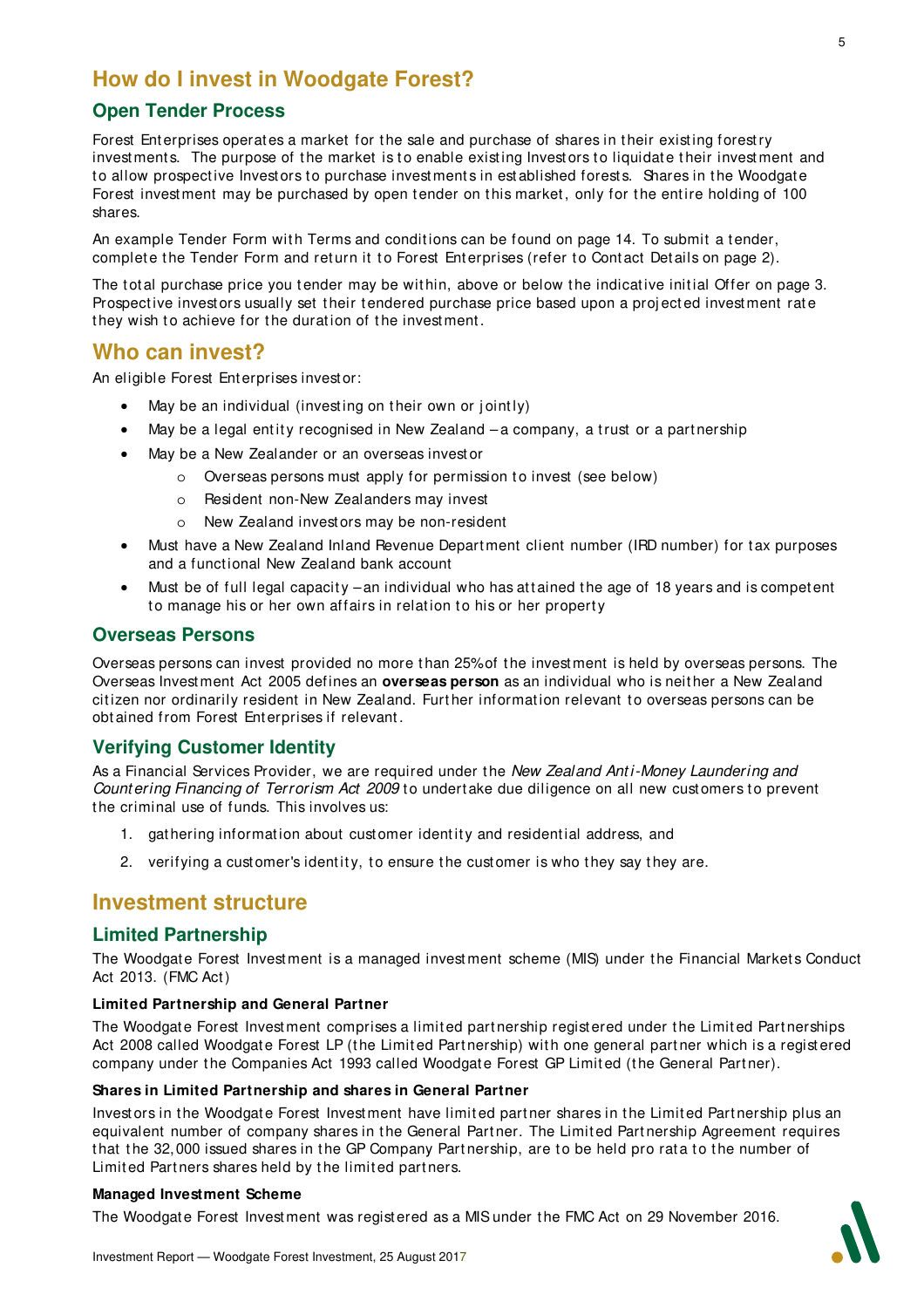#### **Limited Partnership is Managed Investment Scheme**

By consequence of FMC Act definition of " managed investment scheme" , t he Limit ed Part nership is t he regist ered MIS.

#### **Deed is pre-eminent Governing Document**

The Deed of Scheme Management is the pre-eminent Governing Document of the MIS, and sets out the rights, obligations and duties of the Manager, the Supervisor, the Custodian and the Limited Partners in relation to the MIS including provisions for compliance with the FMC Act including, but not limited to:

- specific MIS provisions;
- management of the MIS by the Manager;
- supervision of t he MIS by t he Supervisor;
- cust odianship of the MIS's Scheme Property;
- financial reporting and appointment and duties of the financial auditor of the MIS.

#### **Limited Liability**

As the Woodgate Forest investment is a Limited Partnership, the liability of investors (Limited Partners) is limited and they are only liable to the extent of their capital contributions (funds invested), plus any other obligations expressed in the Limited Partnership Agreement.

## **Who is involved in providing this investment for me?**

#### **Manager**

Forest Ent erprises Limit ed 5 Papawai Place PO Box 128 Mast ert on

#### **Banker**

Bank of New Zealand 193-197 Queen St reet Mast ert on

#### **Supervisor**

Trust ees Execut ors Limit ed Level 5, 10 Cust omhouse Quay PO Box 3222 Wellingt on

#### **Financial Auditor**

St aples Rodway Wellingt on Chart ered Account ants 95 Cust omhouse Quay PO Box 1208 **Wellington** 

#### **Forestry Auditor**

Forme Consulting Group Ltd 173 Main Road PO Box 56-030 Tawa **Wellington** 

#### **About Forest Enterprises**

Forest Enterprises is one of New Zealand's leading forest investment companies and is unique in providing both forest management and investment services. Our business is to create wealth naturally for private investors via New Zealand Radiata pine plantation forestry.

Our 7,500+ investors are mostly New Zealanders, and on their behalf we manage a forest estate of 20,661 hect ares in the North Island's East Coast regions of Wairarapa, Hawkes Bay and Gisborne.

Since we started in 1972 in Masterton, New Zealand we have remained a locally owned and operated business. We have grown to 15 employees — who include the companies five shareholders — professionals in the fields of forestry, accounting and finance, administration, commercial law, and sales and marketing.

Forest Enterprises is the business name for Forest Enterprises Limited (FEL), and its parent company Forest Enterprises Growth Limited (FEG). FEL is the Manager of the Woodgate Forest Investment. FEG is contracted by FEL to coordinate and supervise all the field activities relating to the land and trees, at the direction of FEL, a licenced manager of forestry managed Investment Schemes under the FMC Act.

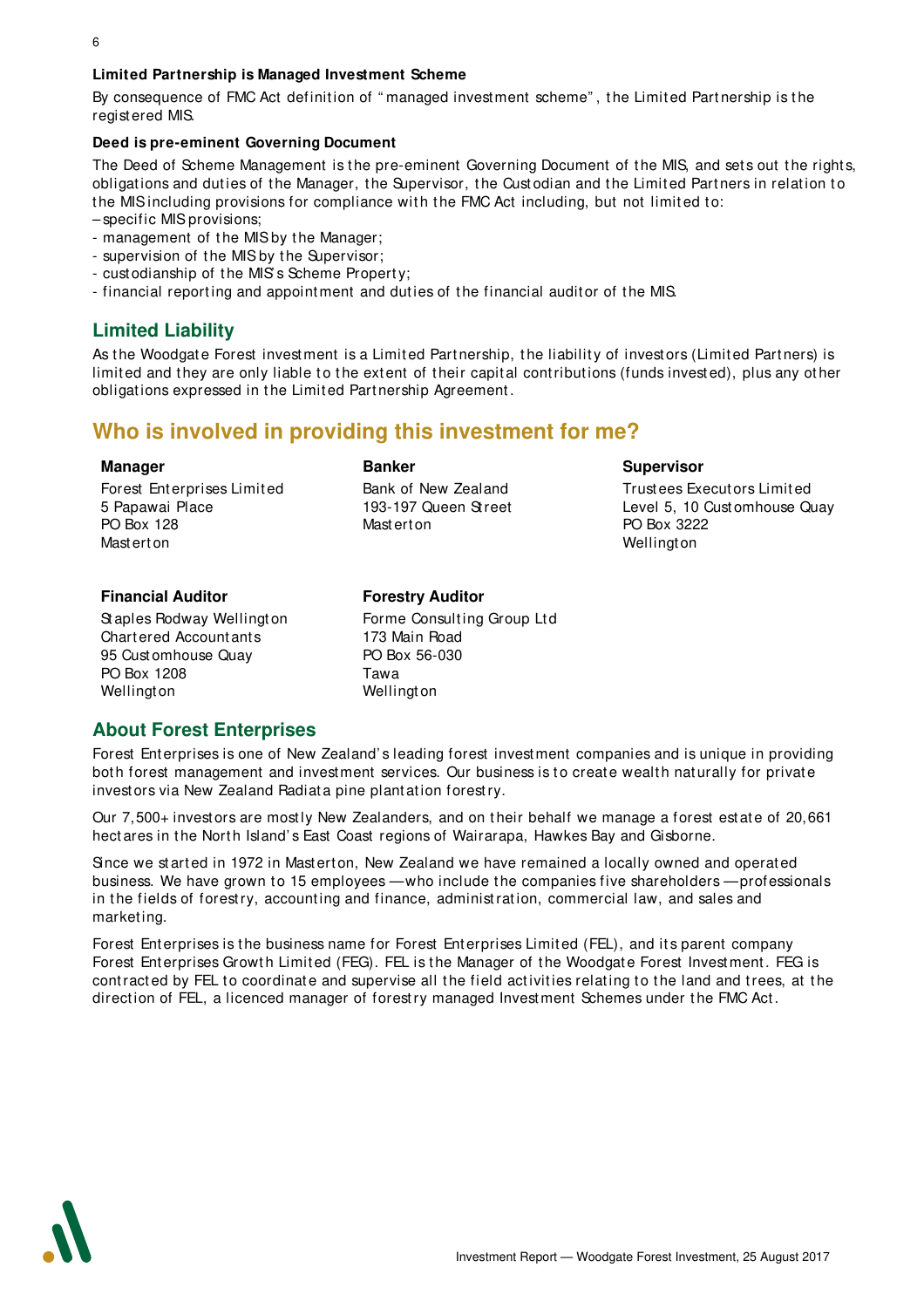## **The Woodgate Forest**

## **Property Description**

The contour of Woodgate Forest is predominantly medium hill country with the majority of the property at an altitude of less than 350 facing south. Woodgate Forest is surrounded by other forest investments managed by Forest Enterprises, providing potential economies of scale for all forest operations.

## **Climate**

The climate is typical of the mild East Coast region with annual rainfall averaging 1,500mm. The site index, a forestry term for the indication of growth potential, had been assessed in the original prospectus as an average of 30 metres. Following the yield update in 2007, the average site index is now assessed at 34 metres, resulting in an increase of timber volume.

#### **Forest Development Status**

Woodgate Forest comprises a net-planted area of 223.6 hectares made up of an existing plantation on the property at the time of purchase and stands established in 1996 and 1997 (see table below) using GF 16 and 17 genetically improved treestocks. A holding of 100 shares represents 0.70 hectares of established forest on land owned by the Investors.

An East Coast Forestry Grant was approved over 125 hectares of the forest area and recoverable during the est ablishment and tending phase of the forest in predetermined amounts. The grant required planting densities of 1,250/1,500 stems per hectare. Planting densities for the area not covered by the grant are at a target 1,000 stems per hectare. Pruning and thinning was undertaken to achieve the maximum volume of clearwood (knot free wood) at harvest, coupled with good tree size and restriction of branch size in the unpruned zone (above 6.5 met res).

| <b>Planting year</b>                                                                                                                                                                                                                                                                                            | <b>Net Stocked Area</b> |  |  |
|-----------------------------------------------------------------------------------------------------------------------------------------------------------------------------------------------------------------------------------------------------------------------------------------------------------------|-------------------------|--|--|
| 1990                                                                                                                                                                                                                                                                                                            | 102.0 hectares          |  |  |
| 1996                                                                                                                                                                                                                                                                                                            | 48.5 hectares           |  |  |
| 1997                                                                                                                                                                                                                                                                                                            | 64.3 hectares           |  |  |
| 2017 (Estimate)                                                                                                                                                                                                                                                                                                 | 8.8 hectares            |  |  |
| Total                                                                                                                                                                                                                                                                                                           | 223.6 hectares          |  |  |
| Areas are based upon aerial photography and mapping undertaken<br>in 2017. Mapping accuracy is $+$ or $-3\%$ . Updated photography and<br>mapping is undertaken during the life of a forest and it is usual for<br>the measured net stocked area to change with each update and the<br>changes can be material. |                         |  |  |

#### **Insurance**

Woodgate Forest is insured until harvest under a special purpose forest insurance scheme, designed to cover key forest risks, including losses from fire, wind, volcanic eruption plus fire fighting, reest ablishment, infrast ructure replacement and claim preparation costs. There is a policy excess of \$25,000.

## **Manager's Report**

The Managers Report summarises forest activity for the previous and coming year plus other material management issues and is included in the Financial Report. Relevant extracts from the latest Manager's Report for Woodgat e Forest are included on page 9.

#### **ETS Carbon Lease**

Woodgate Forest LP has entered into a business arrangement with a company called New Zealand Forest Leasing Ltd (NZFL), resulting in the carbon in the post 1989 areas of the forest being leased to New Zealand Carbon Leasing (FEL) Limited, a subsidiary of NZFL, in return for an annual rental.

The participant in the ETS is New Zealand Carbon Leasing (No 1) Limited. It is this company and not Woodgate Forest LP that has the ETS liability at harvest. A legal opinion to this effect is available on request .

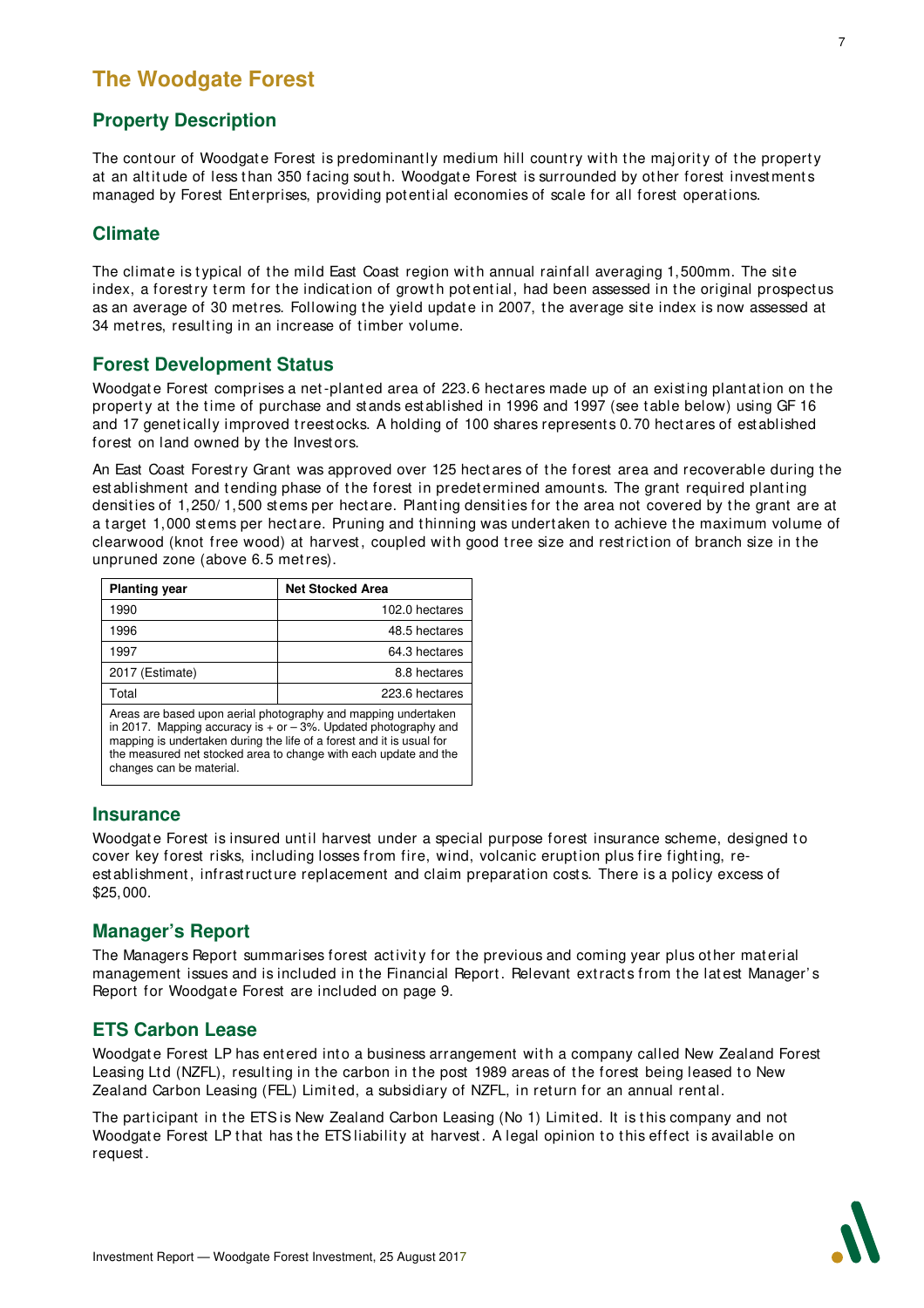## **How has the projected return at harvest been calculated?**

## **Net Stumpage**

The return at harvest is expressed as the net stumpage per hectare. For Woodgate Forest this is currently projected to be \$30,829 per hectare (ha) calculated as follows -

| Log Type          | Projected<br>Recoverable<br>Volume<br>$(m^3/ha)$ | Percentage | <b>FEL Price</b><br>at Point of<br>Sale $($/m^3)$ | Total<br><b>Production</b><br>Costs<br>$($/m^3)$ | <b>Net</b><br>Return<br>Stumpage<br>$(S/m^3)$ | Contribution to<br>Stumpage $($/$ ha) |
|-------------------|--------------------------------------------------|------------|---------------------------------------------------|--------------------------------------------------|-----------------------------------------------|---------------------------------------|
| <b>Export P40</b> | 131.62                                           | 19%        | \$166.10                                          | \$68.49                                          | \$97.61                                       | \$12,908                              |
| Export P30        | 54.31                                            | 8%         | \$138.55                                          | \$68.49                                          | \$70.06                                       | \$3,792                               |
| <b>Export A</b>   | 280.41                                           | 40%        | \$104.15                                          | \$68.49                                          | \$35.66                                       | \$10,140                              |
| <b>Export K</b>   | 128.17                                           | 18%        | \$90.70                                           | \$68.49                                          | \$22.21                                       | \$2,934                               |
| <b>Export KI</b>  | 52.74                                            | 8%         | \$83.35                                           | \$68.49                                          | \$14.86                                       | \$794                                 |
| <b>Export KIS</b> | 51.03                                            | 7%         | \$73.65                                           | \$68.49                                          | \$5.16                                        | \$260                                 |
| <b>Totals</b>     | 698.28                                           | 100%       |                                                   |                                                  |                                               | \$30,829                              |

#### **Harvest Assumptions**

The calculated harvest return is a projection based upon a number of critical assumptions —

- The log volumes and grades are based on a mid-rotation inventory carried out in 2014. These are now reported in actual log grades rather than generic Ministry of Primary Industries (MPI) grades. As these figures are derived from low percentage sampling they are subject to material variation.
- A sales scenario based upon t he Port of Gisborne as the point of sale has been used and t herefore assumes demand will exist at harvest time at this destination. Other scenarios will produce different st umpage outcomes.
- Log prices are Forest Enterprises (FEL) 12 quarter average prices to 31 March 2017. In order to better reflect act ual log grades and regional prices, act ual FEL grades and sales prices are now used rat her than the generic grades reported upon by MPI.
- Harvesting and Transportation costs are based upon the costs currently being paid by Forest Enterprises for current harvesting. These costs reflect the characteristics of the forests currently being harvested, which may differ from the characteristics of this forest when it is harvested. The financial impact of the relevant characteristics of this forest are unable to be quantified at this time.
- The additional cost of the roading network required at harvest is substantial. As this stage a provision of \$864,000 has been made and represents \$5.76/m3 of the Total Production Costs (\$/m3) figure shown in the Stumpage calculation below.
- The split between hauler and ground based logging may be amended when harvest planning is progressed. At t his st age 82% hauler / 18% ground based logging has been assumed.
- Harvest is assumed to occur in the years shown. Harvesting practicalities will probably have an impact on this timing resulting in a spread over more years.

#### **Important**

Every effort has been made to arrive at reasonable figures based upon Forest Enterprises 45 years forestry knowledge, including our current harvesting experience. Investors should be aware that the projections provided will vary over time depending upon many factors and the resulting changes could be material.

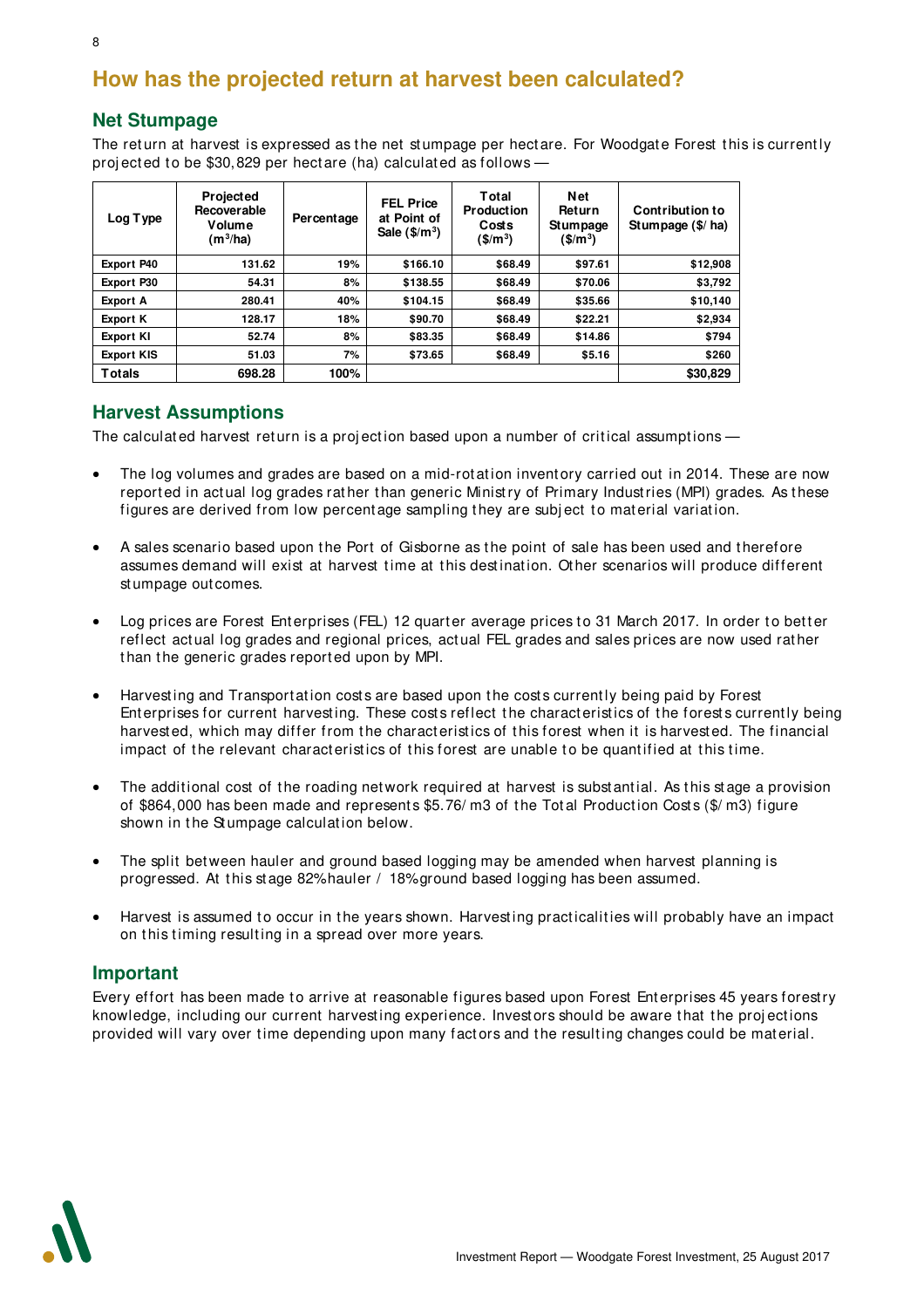## **Manager's Report for Woodgate Forest**

Taken from the Financial Report for the year ended 31 March 2017

#### **Forest Activity Last Year**

Stage 1 of the harvest of the 1990 age class was completed from April 2016 to June 2016. The program commenced at the entranceway from Kanakanaia Road (the public road), and continued through a section of the younger 1997 age class in order to access the southern end of the 1990 age class. The harvesting through the 1997 age class was road line harvesting, necessary to open up around the existing Ridge Track to enable its upgrade to be to harvest road standard.

Once the 1990 age class was reached, the harvesting cleared the forest area necessary to continue the roading network, plus included some of the accessible 1990 forest areas able to be ground-based harvested using the equipment on site. In addition, the Kanakanaia entranceway was substantially upgraded and two Landings (flat processing areas) were const ruct ed.

A major portion of the harvest proceeds were used for the required investment in the roading and other infrast ructure required for the preparation for harvest still to come, including Stage 2 of the 1990 age class.

## **Forest Activity for the Coming Year**

The projected Stage 2 program now comprises 63.4 hectares and is now scheduled to commence in April 2017. It should also be noted that the 1990 age class is generally of lesser quality than the younger stands. The 1990 age class was present on the property at the time of purchase. It is therefore to be expected that the Gross Stumpage will be less than the 1996 and 1997 age classes.

A forest Harvest Visit was held on 2 April 2017. The purpose of the Harvest Visit was to introduce Investors to harvesting (and harvest preparation work) completed to date and planned for later in 2017. The meeting also addressed solutions to challenges beyond harvest such as how partners exit the investment and the possibility of grouping with other forests for harvest of the younger age classes. Further details will be provided later.

Provision has been made in the budget for re-establishment of 8 hectares and continued maintenance of the tracks and internal access ways, as required.

## **Emissions Trading Scheme**

In October 2012 investors voted in favour of a carbon lease proposal that has the effect of annual rental payments being received from New Zealand Carbon Leasing (No 1) Limit ed in exchange for t he risks and rewards of participation under the ETS being the responsibility of the carbon lease company for post 1989 forest areas.

The fourth payment of \$29,988 was received on 30 April 2016. The fifth payment due after balance date on 2 May 2017 will be that received in 2016 plus 1.3% being the increase in the Consumer Price Index for t he 12 mont hs ending 31 December 2016 less an adj ust ment for harvest ed area.

Separate to the post 1989 forest area, Woodgate Forest has 44 hectares of pre 1990 forest area. The 2,640 New Zealand Units (NZUs) relating to this area are available for sale. The market price at the end of May 2017 was around \$16.50/ NZU.

## **Conclusion**

This report is specific to matters pertaining to your forest, with items of a more general nature, and industry comment being covered in our regular Forest Enterprises Investor Communications.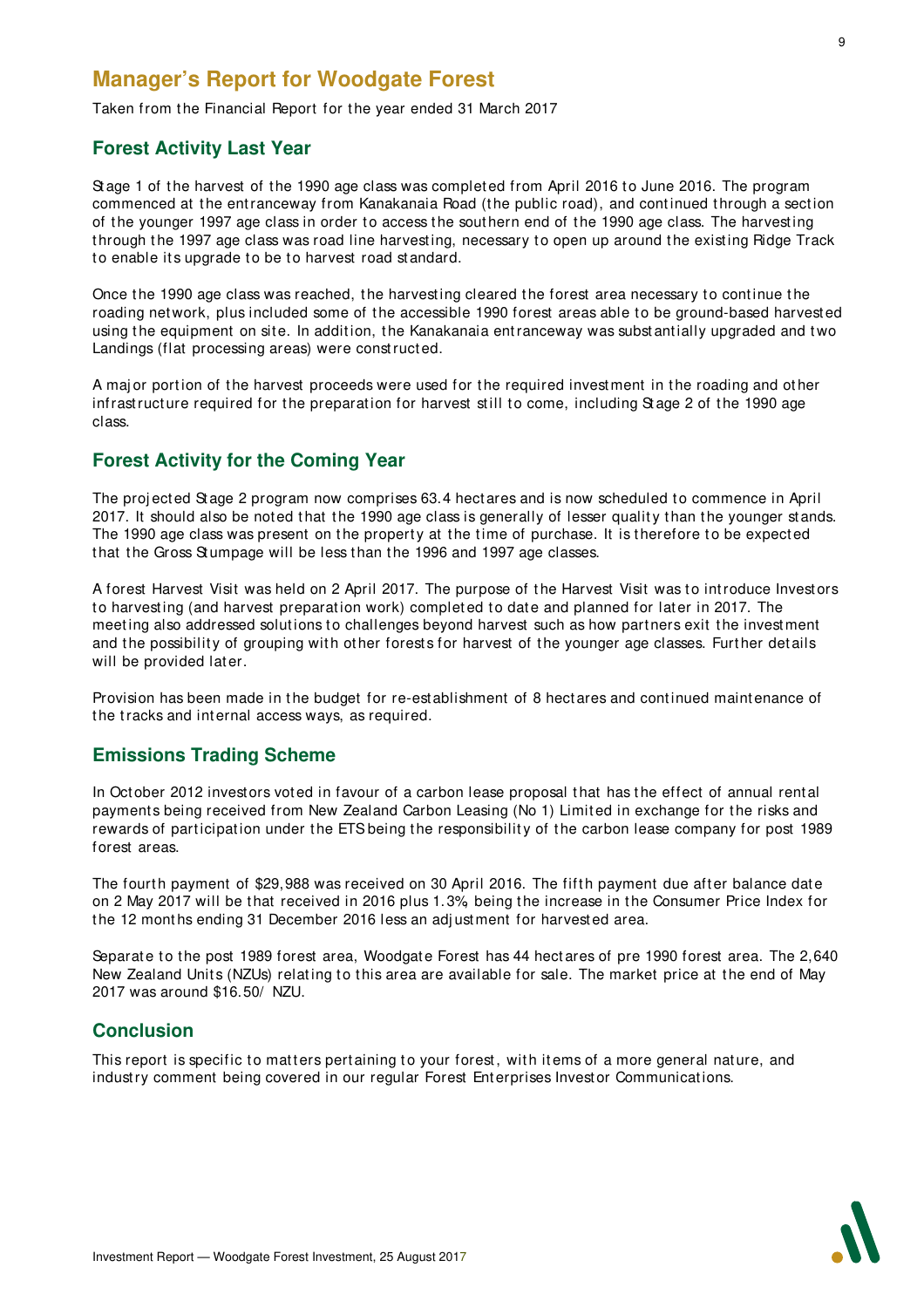## **General Notes to the Cashflow Projection**

The base Cashflow Projection is updated yearly as part of the financial reporting process with the first year's expenditure being the budget for the current year. Regular changes are made to the harvest revenue projection between Financial Reports in accordance with the harvest assumptions on page 8. Generally, changes between reporting periods are only made if separately identifiable and material or to reflect their timing relative to the date of the Investment Report.

The Cashflow Projection reflects our estimate of the cost of the work to be done or services provided, year-by-year through to harvest, generally based upon the work program and prices current at the time of the Financial Report review. Actual costs and timing will vary from the projections as a consequence of changes over time to the work program and the prices; these changes may be material.

Other assumptions (in addition to the harvest assumptions set out on page 8) include  $-$ 

- It is assumed that the land will be sold in the final harvest year at the current rating valuation.
- No provision is made for the replanting of the areas harvested, other than for trees on the property at the time of purchase. Practically this will occur the winter following harvest and the replanted tree crop sold at the conclusion of harvest (in addition to the land). This will impact upon the timing of the distribution of the harvest revenue.
- It is assumed that Carbon Lease payments are received from the participant company under the Emissions Trading Scheme (ETS). Changes to harvest timing will impact on the duration of the payments.
- The Cashflow opposite includes the annual Investor Administration Fee of \$40 and assumes each investor owns 200 shares ie the \$6,400 figure per annum is subject to a credit or debit adjustment for those investors who own more or less than 200 shares.
- A distribution of \$1,130 per 200 shares was paid after balance date on 19 June 2017, so the indicative values and the Cash Receivable reduced on this date and are reflected throughout this Report other than on page 11.

NOTE: Future Calls in the Cashflow Projection should be taken as a guide only, as they can and will change.



Skidder pulling cut trees to the landing for processing into logs, which are then stacked ready for loading onto trucks. Photo April 2016

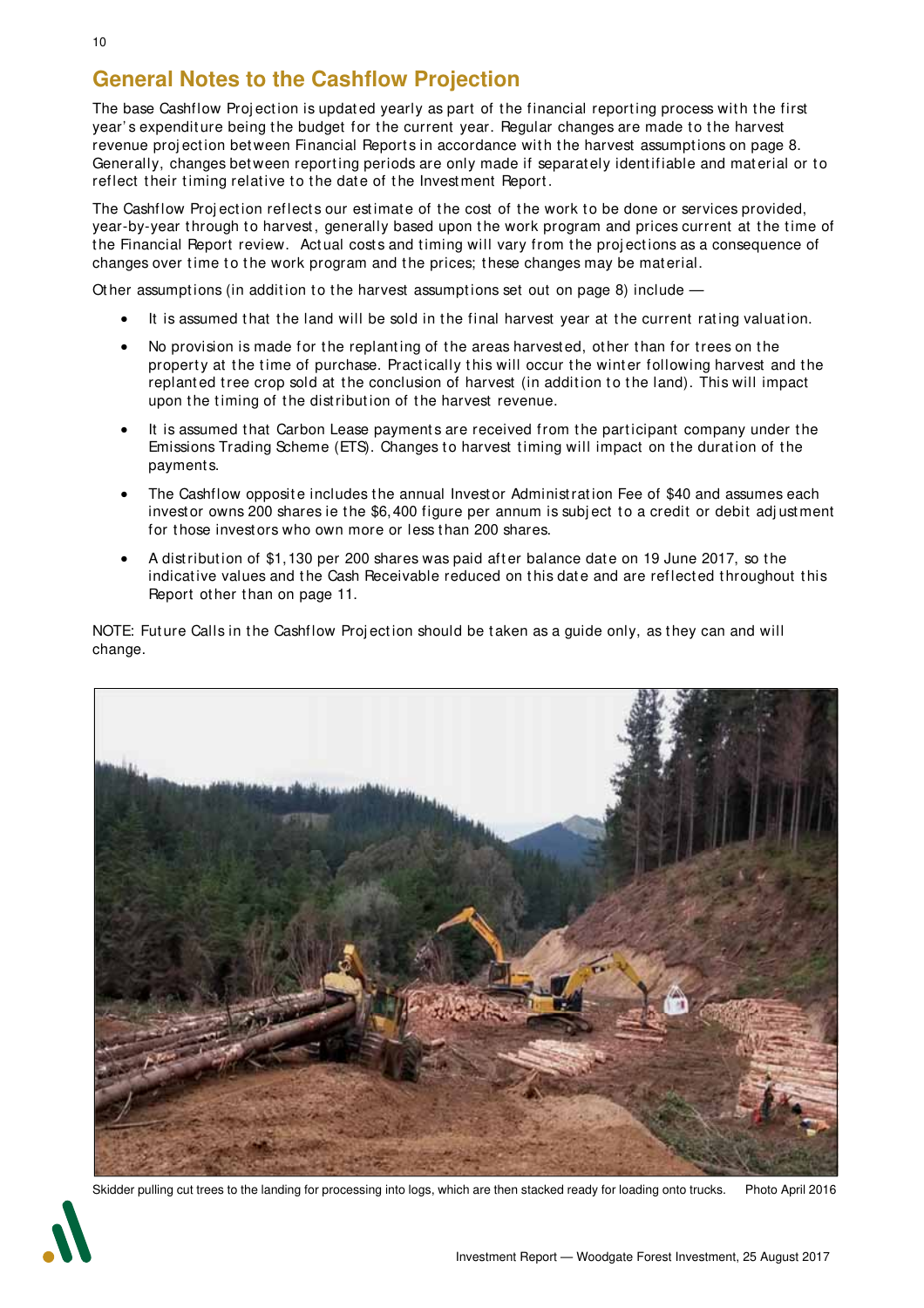## **Cashflow Projection for Woodgate Forest**

Please refer to the General Notes to the Projection opposite.

Note: the reference to 'Each Investment Unit' refers to 200 shares.

| Financial Year ending March 2018           | 2018      | 2019   | 2020                            | 2021    | 2022   | 2023   | 2024    | 2025    | <b>TOTAL</b>  |
|--------------------------------------------|-----------|--------|---------------------------------|---------|--------|--------|---------|---------|---------------|
| <b>Hectares Planted</b>                    |           |        |                                 |         |        |        |         |         |               |
|                                            |           |        |                                 |         |        |        |         |         | 214.8         |
| <b>Total Hectares Harvested</b>            | 63.4      |        |                                 | 38.6    |        |        | 48.5    | 64.3    |               |
| <b>EX PENDITURE</b>                        |           |        | Area does not include replanted |         |        |        |         |         |               |
| Capital Expenditure                        |           |        | 8.9ha due for harvest in 2046.  |         |        |        |         |         |               |
| Depreciable                                |           |        |                                 |         |        |        |         |         |               |
| Road Formation                             | 316492    |        |                                 |         |        |        |         |         | 316492        |
| Land Preparation                           | 28280     |        |                                 | 14100   |        |        |         |         | 42380         |
| Deductible Expenditure                     |           |        |                                 |         |        |        |         |         |               |
| <b>Forestry Expenditure</b>                |           |        |                                 |         |        |        |         |         |               |
| Establishment                              | 12650     | 102310 |                                 |         | 55240  |        |         |         | 170200        |
| Tending                                    |           |        | 2130                            | 560     | 11020  | 68320  | 8690    | 77140   | 167860        |
| Maintenance                                | 3010      | 3010   | 3010                            | 3010    | 3010   | 3010   |         |         | 18060         |
| Protection                                 | 2610      | 2610   | 2610                            | 2610    | 2610   | 2610   | 2610    | 2610    | 20880         |
| Insurance                                  | 7100      | 6090   | 6420                            | 6500    | 5750   | 5350   | 5000    | 3070    | 45280         |
| Rates                                      | 4600      | 4600   | 4600                            | 4600    | 4600   | 4600   | 4600    | 4600    | 36800         |
| Other Expenditure                          |           |        |                                 |         |        |        |         |         |               |
| Management                                 | 5540      | 3760   | 3760                            | 3760    | 2680   | 2680   | 2680    | 1330    | 26190         |
| <b>Investor Admin Fee</b>                  | 6400      | 6400   | 6400                            | 6400    | 6400   | 6400   | 6400    | 6400    | 51200         |
| <b>Trustees Fees</b>                       | 3750      | 3750   | 3750                            | 3750    | 3750   | 3750   | 3750    | 3750    | 30000         |
| <b>Audit Fees</b>                          | 2750      | 2200   | 2200                            | 2200    | 2200   | 2200   | 2200    | 2200    | 18150         |
| Investment Update & Valuation              | 1760      | 1760   | 1760                            | 1760    | 1760   | 1760   | 1760    | 1760    | 14080         |
| Legal & Other Professional Fees            | 2000      |        |                                 |         |        |        |         |         | 2000          |
| Mapping & Inventory                        | 1500      |        |                                 | 2120    | 240    | 10050  |         |         | 13910         |
| Borrowing Costs & Bank Fees                | 1000      | 1000   | 1000                            | 1000    | 1000   | 1000   |         |         | 6000          |
| <b>Industry Subscriptions &amp; Levies</b> | 3700      | 3700   | 3700                            | 3700    | 3700   | 3700   | 3700    | 3700    | 29600         |
| Filing Fees & Disbursements                | 4000      | 4000   | 4000                            | 4000    | 4000   | 4000   | 4000    | 4000    | 32000         |
| <b>Investor Meeting Costs</b>              | 4000      |        |                                 |         | 3500   |        |         |         | 7500          |
| Contingency                                |           |        |                                 |         |        |        |         |         |               |
| <b>TOTAL EXPENDITURE</b>                   | 411142    | 145190 | 45340                           | 60070   | 111460 | 119430 | 45390   | 110560  | 1048582       |
| <b>RECEIPTS</b>                            |           |        |                                 |         |        |        |         |         |               |
| <b>Net Current Assets</b>                  | $-127720$ | 116280 | 16430                           |         | 82550  | 90520  |         |         | 178060        |
| Sale of Land & Improvements                |           |        |                                 |         |        |        |         | 687000  | 687000        |
| <b>Mortgage Borrowings</b>                 |           |        |                                 |         |        |        |         |         |               |
| <b>Carbon Lease</b>                        |           | 28210  | 28210                           | 28210   | 28210  | 28210  | 28210   | 5434    | 174694        |
| Interest                                   | 700       | 700    | 700                             | 700     | 700    | 700    | 700     | 700     | 5600          |
| <b>Harvest</b>                             | 1758972   |        |                                 | 1104650 |        |        | 1795910 | 2278980 | 6938512       |
| Sale of Second Rotation Trees              |           |        |                                 |         |        |        |         | 843276  | 843276        |
| <b>TOTAL RECEIPTS</b>                      | 1631952   | 145190 | 45340                           | 1133560 | 111460 | 119430 | 1824820 | 3815390 | 8827142       |
| <b>NET CASHFLOW</b>                        | 1220810   |        |                                 | 1073490 |        |        | 1779430 | 3704830 | 7778560       |
|                                            |           |        |                                 |         |        |        |         |         |               |
| CASHFLOW FOR EACH INVESTMENT UNIT          |           |        |                                 |         |        |        |         |         |               |
|                                            |           |        |                                 |         |        |        |         |         |               |
| Calendar Year of Call Payment              | 2017      | 2018   | 2019                            | 2020    | 2021   | 2022   | 2023    | 2024    | <b>TOTALS</b> |
| Payable 28 February                        |           |        |                                 |         |        |        |         |         |               |
| Cash Receivable per Unit per Annum         | 7630      |        |                                 | 6709    |        |        | 11121   | 23155   | 48615         |
| TAX ANALYSIS FOR EACH INVESTMENT UNIT      |           |        |                                 |         |        |        |         |         |               |
|                                            |           |        |                                 |         |        |        |         |         |               |
| Tax Year ending March                      | 2018      | 2019   | 2020                            | 2021    | 2022   | 2023   | 2024    | 2025    | <b>TOTALS</b> |
| Cashflow per Unit before Tax               | 7630      |        |                                 | 6709    |        |        | 11121   | 23155   | 48615         |
| Taxation Benefit at 33%                    |           | 240    | 34                              |         | 170    | 187    |         |         | 631           |
| Taxation Payable at 33%                    | $-3277$   |        |                                 | $-2047$ |        |        | $-3670$ | $-6224$ | $-15219$      |
| Cash Payable per Unit after Tax            |           | 240    | 34                              |         | 170    | 187    |         |         | 631           |
| Cash Receivable per Unit after Tax         | 4353      |        |                                 | 4662    |        |        | 7451    | 16931   | 33396         |
|                                            |           |        |                                 |         |        |        |         |         |               |

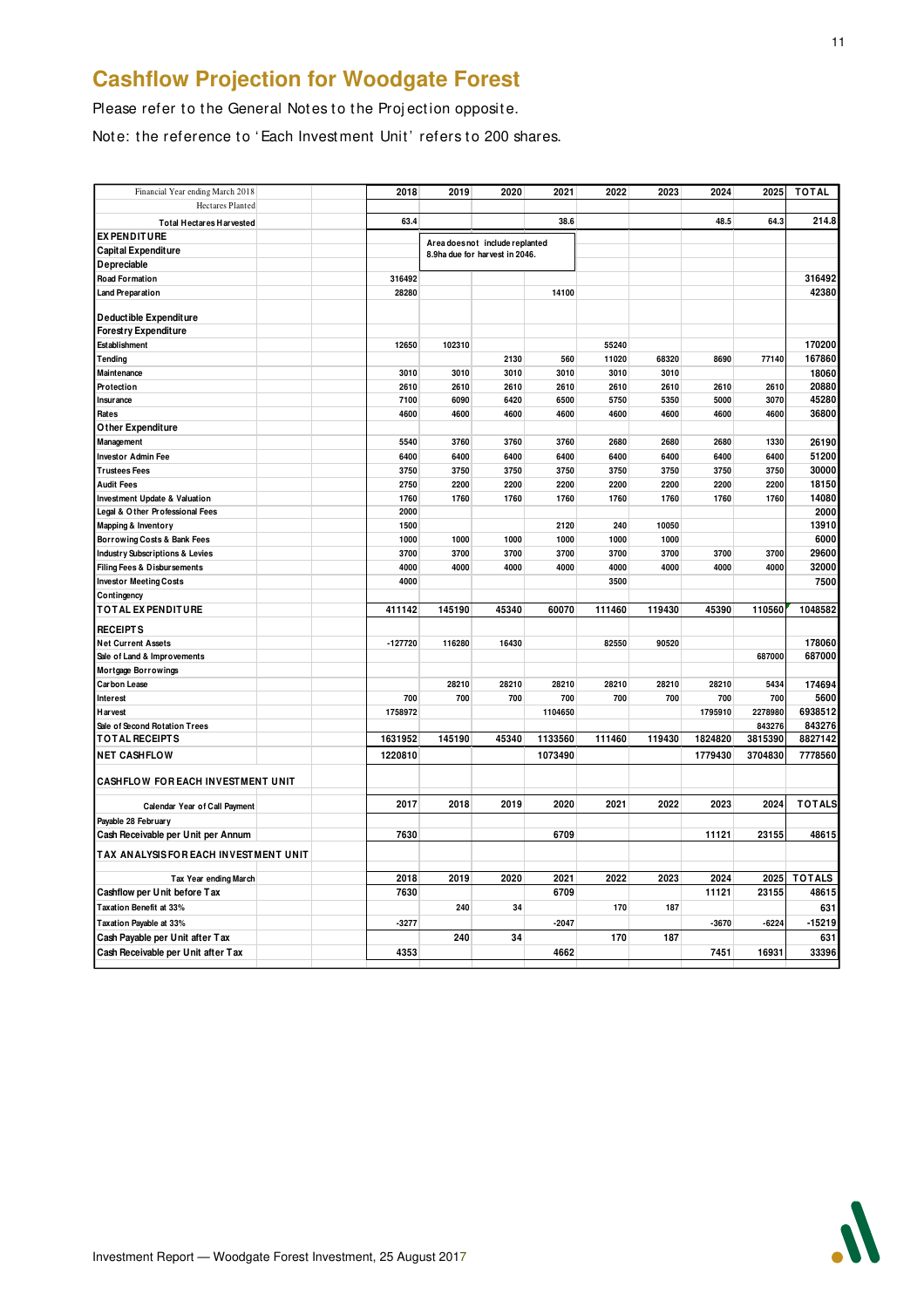## **Statement of Financial Position for Woodgate Forest**

Taken from the Financial Report for the year ended 31 March 2017

| 2015/16<br>s   |                                       | Now          | s             | s            | 2016/17<br>s |
|----------------|---------------------------------------|--------------|---------------|--------------|--------------|
|                | <b>CURRENT ASSETS</b>                 |              |               |              |              |
|                | <b>Funds on Hand</b>                  |              |               |              |              |
| 0              | Cheque Account                        |              | 1,912.09      |              |              |
| 1.179          | <b>TrustAccount</b>                   | $\mathbf{I}$ | 178,773.14    |              |              |
| 1,179          | <b>Total Funds on Hand</b>            |              |               | 180,685.23   |              |
|                | <b>Other Current Assets</b>           |              |               |              |              |
| 31,626         | Sundry Debtors                        |              | 28,338.97     |              |              |
| 2.033          | <b>GST Recoverable</b>                |              | 8,078.47      |              |              |
| 183            | Resident Withholding Tax Recoverable  | 2            | 251.25        |              |              |
| $^{\circ}$     | Tree Stock Deposit                    |              | 890.63        |              |              |
| 867            | Expenses Paid In Advance              |              | 325.65        |              |              |
| $\Omega$       | Calls in Arrears                      |              | 40.00         |              |              |
| 34,709         | <b>Total Other Current Assets</b>     |              |               | 37,924.97    |              |
| 35,888         | <b>TOTAL CURRENT ASSETS</b>           |              |               | 218,610.20   |              |
|                | <b>LESS CURRENT LIABILITIES</b>       |              |               |              |              |
| 15,322         | Cheque Account                        | 1            | 0.00          |              |              |
| 9,080          | Sundry Creditors                      |              | 39,706.77     |              |              |
| $\overline{7}$ | Calls in Advance                      |              | 847.08        |              |              |
| 24,409         | TOTAL CURRENT LIABILITIES             |              |               | 40,553.85    |              |
| 11,480         | <b>NET CURRENT ASSETS</b>             | 3            |               |              | 178,056.35   |
|                | PROPERTY, PLANT & EQUIPMENT           |              |               |              |              |
|                | Roading                               |              |               |              |              |
| 0              | Road Formation                        |              | 231,829.00    |              |              |
| $\Omega$       | Less Accumulated Depreciation         |              | (46, 365, 80) |              |              |
| $\Omega$       | <b>Total Roading</b>                  |              |               | 185,463.20   |              |
|                | <b>Land Preparation</b>               |              |               |              |              |
| 9.821          | Land Preparation                      |              | 9,820.55      |              |              |
| (7, 147)       | Less Accumulated Depreciation         |              | (7, 315, 38)  |              |              |
| 2.674          | <b>Total Land Preparation</b>         |              |               | 2,505.17     |              |
|                | <b>Other Depreciable Assets</b>       |              |               |              |              |
| O.             | Fencing                               |              | 13,055.20     |              |              |
| $\alpha$       | Less Accumulated Depreciation         |              | (1, 305, 52)  |              |              |
| $\mathbf{a}$   | <b>Total Other Depreciable Assets</b> |              |               | 11,749.68    |              |
|                | Non Depreciable Assets                |              |               |              |              |
| 408,020        | Land at Cost                          |              | 408,020.00    |              |              |
|                | <b>Biological Assets</b>              |              |               |              |              |
| 3, 364, 475    | Forest Crop Value                     | 4            | 3,682,936.00  |              |              |
| 3,772,495      | <b>Total Non Depreciable Assets</b>   |              |               | 4,090,956.00 |              |
| 3,775,169      | <b>TOTAL LONG TERMASSETS</b>          |              |               |              | 4,290,674.05 |
| 3,786,648      | <b>NETASSETS</b>                      |              |               |              | 4,468,730.40 |
|                | <b>EQUITY</b>                         |              |               |              |              |
| 2,116,000      | Investment by Limited Partners        |              | 2,116,000.00  |              |              |
| 1,670,648      | Retained Earnings                     |              | 2,352,730.40  |              |              |
| 3,786,648      | <b>NET EQUITY</b>                     | 5            |               |              | 4,468,730.40 |

| <b>Note</b> | <b>Comments</b>                                                                                                 |
|-------------|-----------------------------------------------------------------------------------------------------------------|
|             | Funds on hand                                                                                                   |
| 2           | The Resident Withholding Tax deducted from the Interest received will be recovered from the IRD by<br>partners. |
| 3           | The Net Current Assets have been deducted from the 2017/18 budget to arrive at funding required                 |
| 4           | The fair value of the Forest Crop at balance date.                                                              |
| 5           | The total amount paid by the Limited Partners and Retained Earnings.                                            |

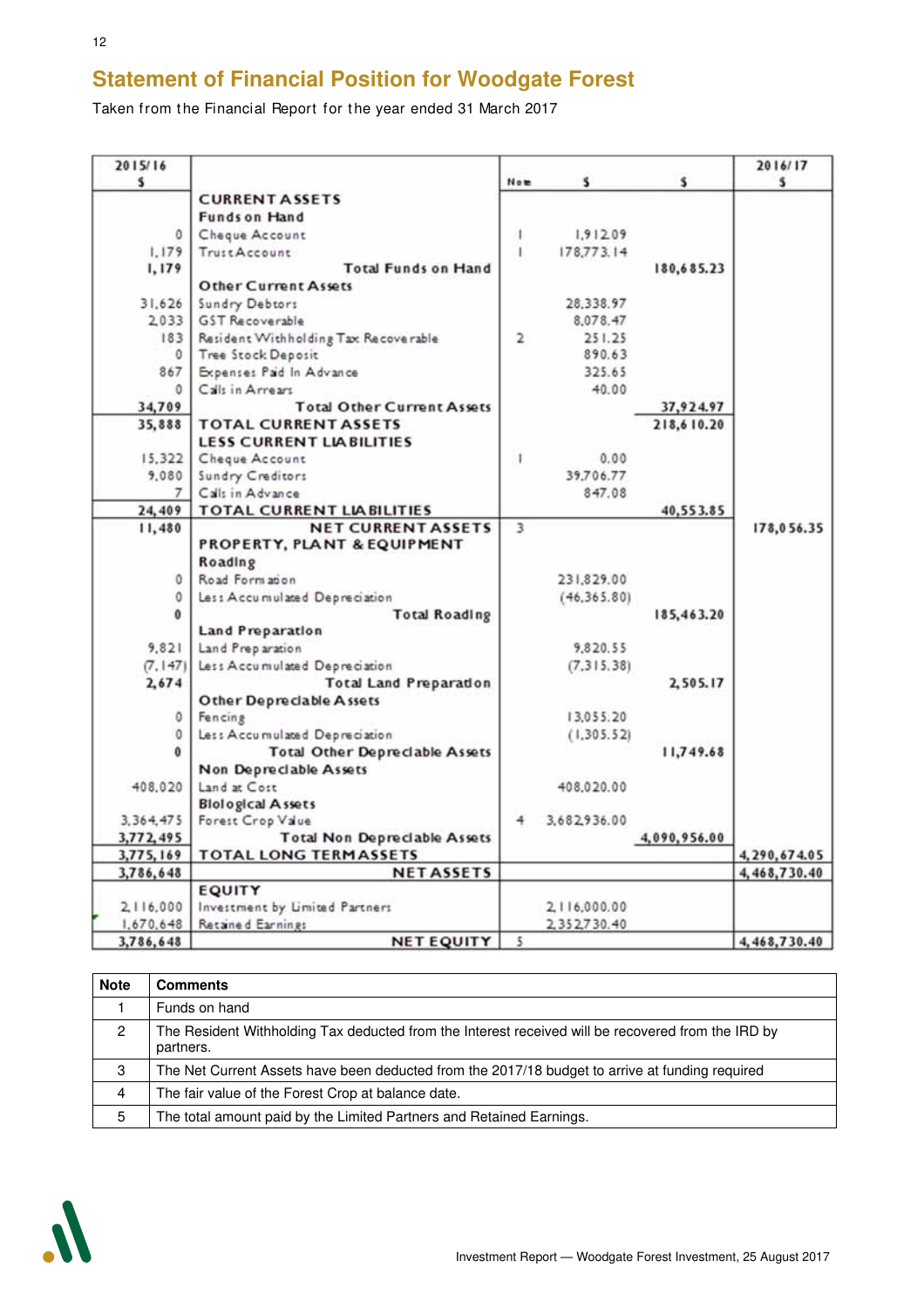## **Detailed location map of Woodgate Forest**

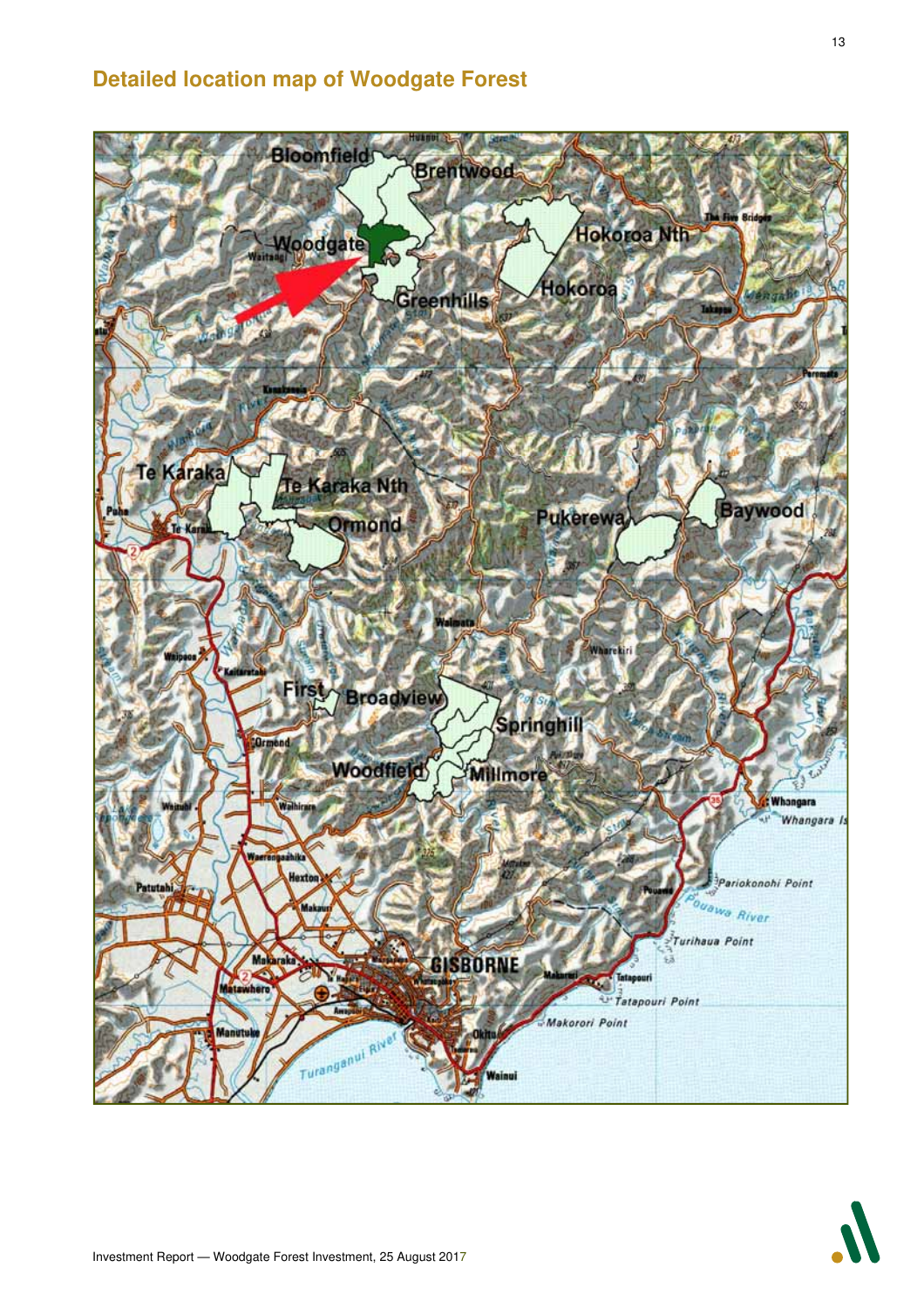## **Tender Form**

Tenderer Full Name:

This form establishes an offer by open tender to purchase shares from an existing investor in a Forest Enterprises forestry investment.

| <b>Tenderer Details</b>                                                                                                                                                                     |                                            |                                                      |  |  |  |  |  |
|---------------------------------------------------------------------------------------------------------------------------------------------------------------------------------------------|--------------------------------------------|------------------------------------------------------|--|--|--|--|--|
|                                                                                                                                                                                             |                                            |                                                      |  |  |  |  |  |
| Address: <b>Address: Address: Address: Address: Address: Address: Address: Address: Address: Address: Address: Address: Address: Address: Address: Address: Address: Address: Address: </b> |                                            |                                                      |  |  |  |  |  |
|                                                                                                                                                                                             |                                            |                                                      |  |  |  |  |  |
| <b>Phone:</b> (Day)                                                                                                                                                                         |                                            | (Mobile) <b>And All American Community Community</b> |  |  |  |  |  |
|                                                                                                                                                                                             |                                            |                                                      |  |  |  |  |  |
| Tenderer intends to invest as: (tick one)                                                                                                                                                   | Individual(s) [ ] Trust [ ]<br>Company [ ] | Partnership [ ]                                      |  |  |  |  |  |
| <b>Offer Details</b>                                                                                                                                                                        |                                            |                                                      |  |  |  |  |  |
|                                                                                                                                                                                             |                                            |                                                      |  |  |  |  |  |
|                                                                                                                                                                                             |                                            |                                                      |  |  |  |  |  |
| Number of Shares: <u>____________________</u>                                                                                                                                               |                                            |                                                      |  |  |  |  |  |
|                                                                                                                                                                                             |                                            | (Total in words)                                     |  |  |  |  |  |

#### By submitting a completed and signed Tender, the Tenderer acknowledges and agrees to the following:

- To pay a non-refundable Transfer Fee of \$150 per investment for the number of shares purchased. Payment is to be included with the payment for the shares.
- The Tenderer has full legal capacity (has attained the age of 18 years and is competent to manage their own affairs in relation to property), and authority (if acting for the Buyer of the shares), to submit this tender and enter into a binding contract to buy the shares.
- Based upon FEL's indicative valuation of the shares, the sale will meet the requirements of the definition of Excluded Income under Section HG 5 of the Income Tax Act 2007, i.e. the transfer value is less than \$50,000 as calculated under Section HG 5. The documentation to be completed in respect of any resulting sale will reflect this assumption, and in the event that New Zealand Inland Revenue determines otherwise the financial consequences will be the sole responsibility of the Seller. As a consequence, the successful Buyer will not receive a Cost of Timber (as that is defined in section DP 10 of the Income Tax Act 2007) in respect of the tree component purchased.
- Should the offer be accepted by the Seller, the consequential contract will be with the Seller, and whilst FEL will coordinate and facilitate the process, FEL has no responsibility or liability to the Tenderer should the Seller default in their obligations to complete the resulting transfer, other than to reimburse the Purchase Price and Transfer Fee if paid.
- Should the offer be accepted, the documentation necessary to settle the transfer of the shares will be completed and returned in full.
- This offer is irrevocable until acceptance by the Seller, or for ten (10) working days following the receipt by FEL of the offer (or renewed offer), whichever is sooner.
- That the investment is contributory in nature and therefore may require Investor payments (referred to as Calls) between the purchase date and harvest. Refer to the Investment Report (Cashflow Projection) for further details.

| A ROBOT CONTROL OF THE SECOND APPLICATION CARDS AT A STRUCTURE OF A STRUCTURE OF A |                                                                                                                                                                                                                                                                                           |
|------------------------------------------------------------------------------------|-------------------------------------------------------------------------------------------------------------------------------------------------------------------------------------------------------------------------------------------------------------------------------------------|
| Tenderer Signature:                                                                | Date:                                                                                                                                                                                                                                                                                     |
| <b>Forest</b>                                                                      | 5 Papawai Place, Masterton 5810   PO Box 128, Masterton 5840, New Zealand<br>Office +64 6 370 6360   Fax +64 6 370 6369   www.forestenterprises.co.nz                                                                                                                                     |
| <b>Enterprises</b><br>Creating wealth. Naturally.                                  | Forest Enterprises is the business nome of Forest Enterprises Growth Limited and its subsidiary.<br>Forest Enterprises Limited, Forest Enterprises Limited is licenced to manage Managed Investment<br>Schemes (excluding managed funds) which are primarily invested in forestry assets. |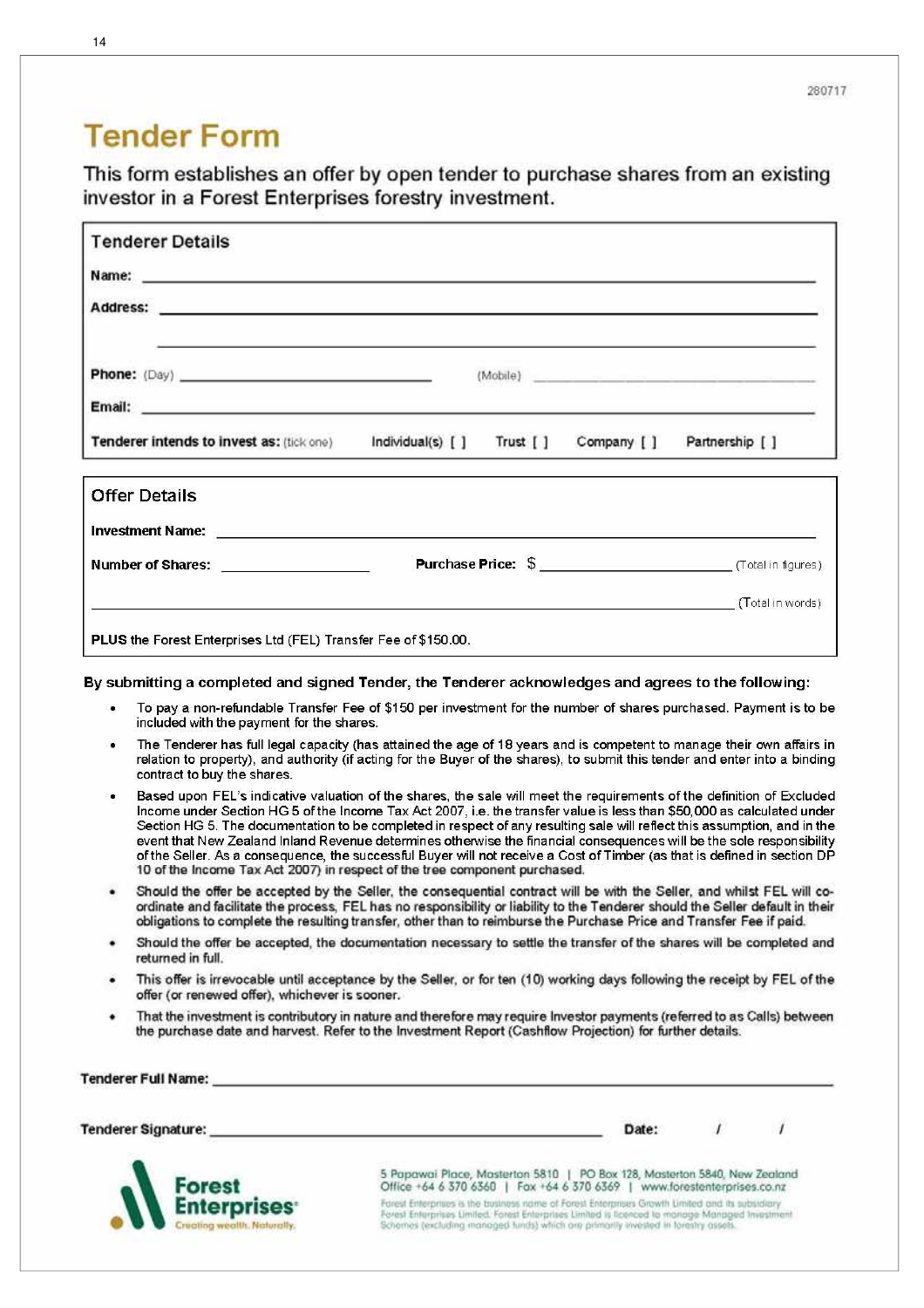## **Example Deed of Assignment and Power of Attorney**

| <b>DEED OF ASSIGNMENT AND POWER OF ATTORNEY - Under \$50K</b>                           |                                                                                                                                                    |  |  |
|-----------------------------------------------------------------------------------------|----------------------------------------------------------------------------------------------------------------------------------------------------|--|--|
| <b>THIS DEED</b> is executed the _______________ day of _______________________________ | 2016                                                                                                                                               |  |  |
| [To be completed by Forest Enterprises Ltd]                                             |                                                                                                                                                    |  |  |
| <b>Parties</b>                                                                          |                                                                                                                                                    |  |  |
| [Name of Assignor]<br>1.                                                                | ("the Assignor")                                                                                                                                   |  |  |
| [Name of Assignee]<br>2.                                                                | ("the Assignee")                                                                                                                                   |  |  |
| [Investment Name] Forest LP<br>3.                                                       | ("the Limited Partnership")                                                                                                                        |  |  |
| <b>Particulars of Managed Investment Scheme</b>                                         |                                                                                                                                                    |  |  |
| <b>Scheme Name:</b>                                                                     | [Investment Name] Forest Investment ("the Investment")                                                                                             |  |  |
| <b>Scheme Number:</b>                                                                   | [Scheme Number]                                                                                                                                    |  |  |
| <b>General Partner:</b>                                                                 | [Investment Name] Forest GP Limited ("the General Partner")                                                                                        |  |  |
| Manager:                                                                                | Forest Enterprises Limited ("the Manager")                                                                                                         |  |  |
| <b>Governing Documents:</b>                                                             | Deed of Scheme Management dated [date].<br>Limited Partnership Agreement dated [date].<br>Constitution of the General Partner ("the Constitution") |  |  |
| <b>Particulars of Securities Transferred</b>                                            |                                                                                                                                                    |  |  |
| <b>Limited Partnership:</b>                                                             | Shares in the Limited Partnership ("the LP Shares")                                                                                                |  |  |
| <b>Number of LP Shares:</b>                                                             | [Number of LP Shares]                                                                                                                              |  |  |
| <b>General Partner:</b>                                                                 | Shares in the General Partner ("the GP Shares")                                                                                                    |  |  |
| <b>Number of GP Shares:</b>                                                             | [Number of GP Shares]                                                                                                                              |  |  |
| <b>Consideration for LP Shares:</b>                                                     | [Consideration for LP Shares]                                                                                                                      |  |  |
| <b>Effective Date:</b>                                                                  | [To be completed by Forest Enterprises Ltd]                                                                                                        |  |  |
| <b>Background</b>                                                                       |                                                                                                                                                    |  |  |

- A. The Assignor is the owner of the LP Shares and the GP Shares in the Investment.
- B. On the Specific Terms and the General Terms and Conditions of this Deed and for the consideration specified above, the Assignor transfers to the Assignee the LP Shares and the GP Shares. On the Effective Date, the terms of the Governing Documents registered on the Disclose Register and the terms of the Constitution registered in the Companies Office will bind the Assignee.
- C. The Assignee wishes to grant to Trustees Executors Limited the limited Powers of Attorney which are a condition in the Governing Documents of being a limited partner in the Limited Partnership, and a condition in the Constitution of being a shareholder in the General Partner.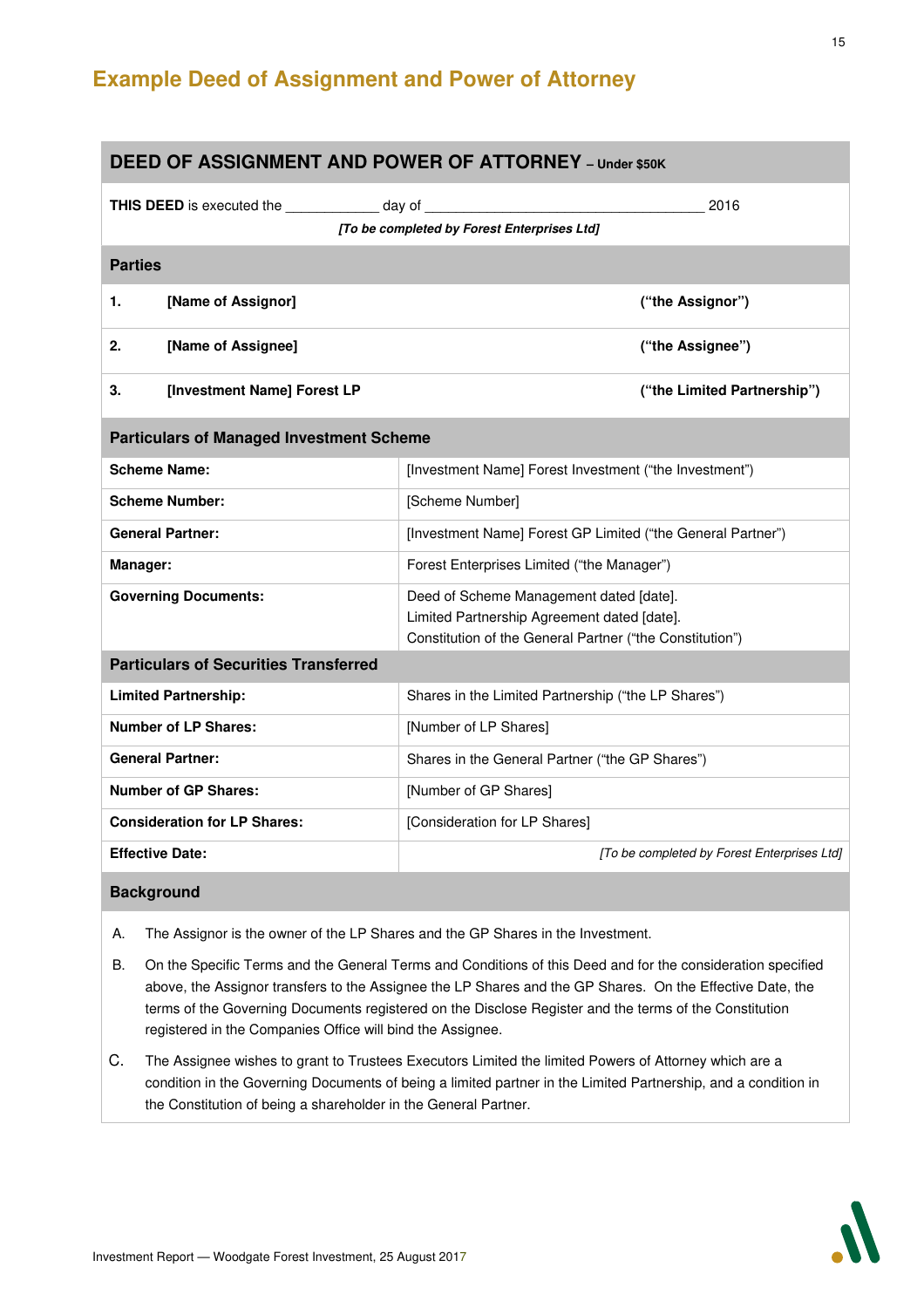#### **SPECIFIC TERMS**

**Tax Treatment of Consideration:** The Assignor confirms that the consideration paid by the Assignee under this Deed is excluded income under section HG 5 of the Income Tax Act 2007 and therefore the Assignee is not entitled to a 'cost of timber' deduction in terms of section DP 10 of the Income Tax Act. The Assignee acknowledges this taxation status of the assignment.

**IRD Determination:** In the event that the New Zealand Inland Revenue Department ("IRD") determines otherwise:

The Assignor will advise the Manager of the change in status of this transaction and obtain from the Manager details of the value of the standing timber component of this assignment.

The Assignor will meet the resulting taxation liability.

The Assignee will be entitled to a 'cost of timber' of the standing timber component of this transaction without additional payment to the Assignor. The Manager will advise the Assignee the quantum of the Assignee's 'cost of timber' entitlement which will be the value of the standing timber component of this assignment advised to the Assignor in clause 2.1.

In the event that IRD determines a different value of the standing timber component of this assignment to that obtained from the Manager, the Assignor will provide a copy of IRD's determination to the Manager who will then advise the Assignee of the amended quantum of the 'cost of timber".

#### **Signed by the Assignor**

| Signed by:          | In the presence of:             |                     |
|---------------------|---------------------------------|---------------------|
| Assignor Full Name: | Witness Signature:              |                     |
| [Name of Assignor]  |                                 |                     |
| Assignor Signature: | Witness Full Name               |                     |
|                     | Witness Town/City of Residence: | Witness Occupation: |

| <b>Signed by the Assignee</b> |                                 |                     |
|-------------------------------|---------------------------------|---------------------|
| Signed by:                    | In the presence of:             |                     |
| Assignee Full Name:           | Witness: Signature:             |                     |
| [Name of Assignee]            |                                 |                     |
| Assignee Signature:           | Witness Full Name               |                     |
|                               | Witness Town/City of Residence: | Witness Occupation: |

| <b>Signed by the Limited Partnership</b>                                                  |                     |  |
|-------------------------------------------------------------------------------------------|---------------------|--|
| Signed by [Investment Name] Forest GP Limited on behalf of "[Investment Name]" Forest LP: |                     |  |
| Director Name:                                                                            | Director Signature: |  |
| <b>Stephen Arthur Robert WILTON</b>                                                       |                     |  |
| Director Name:                                                                            | Director Signature: |  |
| <b>Graeme Mark TINDALL</b>                                                                |                     |  |

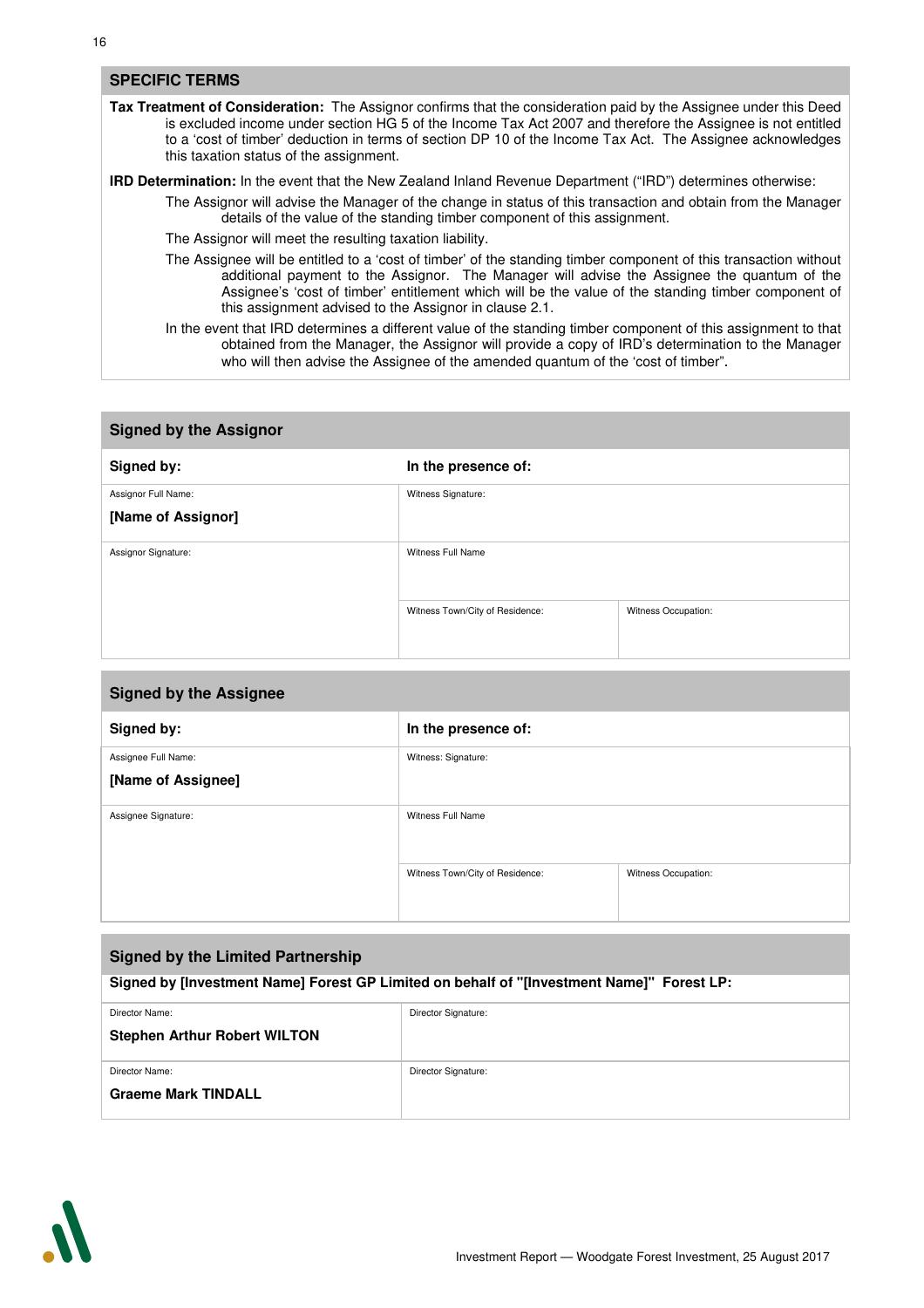#### **GENERAL TERMS AND CONDITIONS**

- 1. **Execution in Counterpart**: This Deed may be executed in counterpart and all counterparts will collectively constitute a single deed.
- 2. **Definition of Independent Trustee**: For the purposes of the Governing Documents and this Deed, a person is an independent trustee if that person has no interest in the assets of the trust other than as a trustee. For the purposes of clarification (but without limitation) a person is not an independent trustee and has an interest in the assets of the trust if that person is a beneficiary or discretionary beneficiary in relation to the trust. All trustees acknowledge the need to immediately inform the Manager of changes to trustees, including appointments and retirements.
- 3. **Same Definitions in Governing Documents**: All terms defined in the Governing Documents bear the same meaning when used in this Deed unless the context requires otherwise.
- 4. **Interpretation**: Words importing the singular number include the plural and vice versa and where obligations bind more than one person those obligations bind those persons jointly and severally.

#### **Assignment and Covenants**

- 5. **Transfer of LP Shares**: On settlement of the assignment, all rights and interest in the LP Shares are vested in the Assignee effective from the Effective Date.
- 6. **Transfer of GP Shares**: On settlement of the assignment, effective from the Effective Date all rights and interest in the GP Shares are vested in the Assignee in accordance with the requirements under the Governing Documents and the Constitution.
- 7. **Tax Loss/Tax Profit:** Any tax loss incurred by the Assignor or tax profit attributable to the Assignor in the Investment in the financial year in which this assignment takes place will at the end of the financial year be treated as a tax loss incurred by the Assignee or a tax profit attributable to the Assignee, as the case may be, despite the Assignee not being a limited partner at the time the tax loss was incurred or the tax profit was made.
- 8. **Assignor's Obligations to Effective Date:** The Assignor covenants with the Assignee that the Assignor has up to the Effective Date observed and performed all obligations required to be observed or performed under the Governing Documents in respect of the LP Shares and under the Constitution in respect of the GP Shares.
- 9. **Assignee's LP Share Obligations from Effective Date**: The Assignee covenants with the Limited Partnership and the other limited partners in the Limited Partnership that from the Effective Date the Assignee will observe and perform all obligations contained or implied in the Governing Documents and will keep indemnified the other limited partners in respect of any obligation required of the Assignee with respect to the LP Shares and otherwise in terms of the Governing Documents.
- 10. **Assignee's GP Share Obligations from Effective Date**: The Assignee covenants with the General Partner and the other shareholders in the General Partner that from the Effective Date the Assignee will observe and perform all obligations contained or implied in the Constitution of the General Partner with respect to the GP Shares held by the Assignee.
- 11. **Assignee must not be a Minor**: The Assignee covenants with the Limited Partnership that for the purposes of the enforceability of this Deed under the Minors' Contracts Act 1969 the Assignee is not under the age of 18 years.
- 12. **Overseas Person**: The Assignee acknowledges that if the Assignee is an overseas person this Deed shall be of no force or effect unless the General Partner in its absolute discretion consents in writing to the Assignee holding the LP Shares. If the Assignee is not an overseas person on the Effective Date but subsequently becomes an overseas person while being a Limited Partner, the Assignee must immediately give notice of that fact to the General Partner and may be required to transfer all or some of the LP Shares and GP Shares to a person who is not an overseas person at the written direction of the Manager.
- 13. **No Encumbrances**: The Assignee warrants that the LP Shares and the GP Shares are unencumbered.
- 14. **Instruction to Register Transfer**: The Assignee instructs the Manager to record the vesting of the LP Shares in the name of the Assignee (together with any joint holders) in the register of limited partners in the Limited Partnership maintained by the Manager and to notify the Registrar of the change in terms of Section 59 of the Limited Partnerships Act 2008. The Assignee also instructs the Manager to record the vesting of the GP Shares to the Assignee in the register of shareholders maintained by the Manager.

#### **Limitation of Liability of Independent Trustees**

15. **Limitation of Liability**: Any person who is an independent trustee of a trust executes this Deed in their capacity as an independent trustee so that their liability will not be an unlimited personal liability but will be restricted to the funds and assets of that trust in their hands or under their control at the time demand is made on them for payment, performance or indemnity under this Deed or the Governing Documents.

#### **Applicable Laws**

16. **Compliance**: This assignment is subject to the obligation of the Assignee to provide the Manager with any documentation and information the Manager may request from time to time in order for the Manager to undertake any action required to comply with all laws, rules, codes, regulations and other legal requirements in force, including the Limited Partnerships Act 2008, the Financial Markets Conduct Act 2013 and the Anti-Money Laundering and Countering Financing of Terrorism Act 2009 ("Applicable Laws"). The Assignee also agrees to such documentation and information provided to the Manager being disclosed to any person to enable it to be reported and used in compliance with the relevant Applicable Laws.

#### **Privacy Act 1993**

17. **Collection and Use of Personal Information**: The Limited Partnership, the General Partner and the Manager may collect and use any personal information about the Assignee that is required to comply with any legislation or requirements of law and reasonably necessary for the business of the Limited Partnership. The name and address of the Assignee and the number of LP Shares and GP Shares held by the Assignee may be disclosed in a list by the Manager to other limited partners in the Limited Partnership but subject to clause 14, no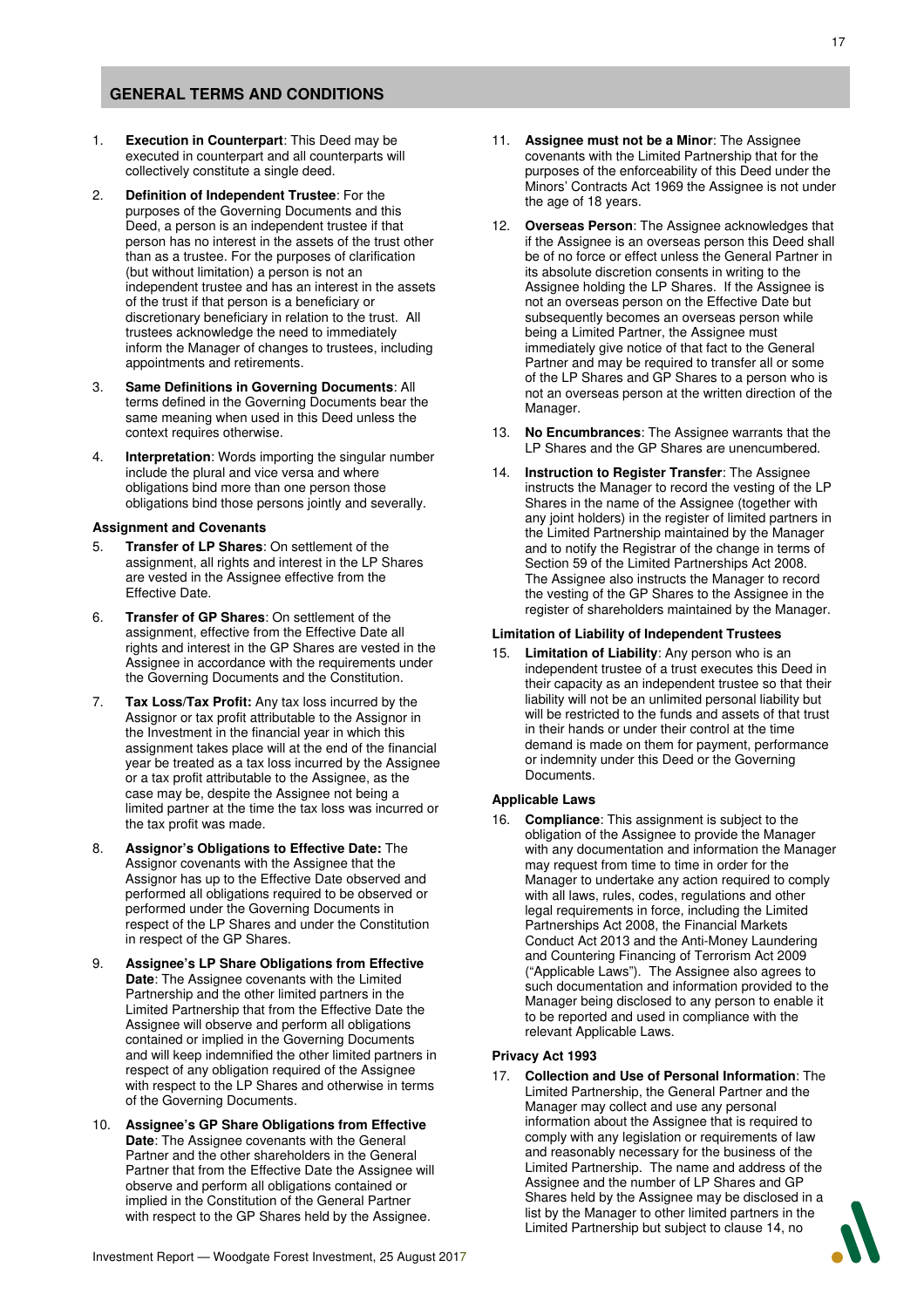other personal information about the Assignee that is not already in the public domain may be disclosed to any other person without the Assignee's consent.

18. **Access to and Correction of Personal Information**: The Assignee has rights of access to and correction of his or her personal information held by the Limited Partnership, the General Partner or the Manager pursuant to the Privacy Act 1993.

#### **POWER OF ATTORNEY**

- 19. **Appointment of Attorney**: The Assignee irrevocably appoints Trustees Executors Limited or any corporate trustee company that succeeds Trustees Executors Limited as the supervisor over the Investment ("the Attorney") to be the Assignee's Attorney with the limited powers given by this Deed.
- 20. **Powers**: The Attorney may in its own name and as the Assignee's Attorney do or perform any of the acts set out in paragraphs A and B below and will have sole discretion as to decision making with respect to this Power of Attorney.
- 21. **Binding and Non-Revocable**: The Assignee agrees to be bound by whatever the Attorney may lawfully do by this Power of Attorney. The powers conferred by this Power of Attorney may not be revoked or suspended except with the prior written agreement of the Manager and the Attorney.
- 22. **Reliance on Power of Attorney**: No person dealing with the Attorney in good faith will be bound to enquire as to whether this Power of Attorney is in full force and effect or as to the propriety of anything the Attorney may do by this Power of Attorney. A written statement by the Attorney to the effect that the Attorney has no notice of the revocation or suspension of its powers and authorities under this Power of Attorney will be conclusive evidence to that effect.
- **A. Power of Attorney under the Governing Documents**

#### **The Attorney will have the following limited powers**:

- (a) To appoint any director of the General Partner present at any meeting of limited partners as proxy for all limited partners not present at the meeting solely for the purpose of satisfying the common law requirement that a meeting cannot be held without at least two individuals present in person or proxy;
- (b) To waive on behalf of all limited partners who are entitled to attend and vote at any limited partnership meeting but who do not attend the meeting any irregularity in the notice of meeting but only if the irregularity is of a technical or non-material nature;
- (c) To approve an amendment to a resolution set out in a notice of meeting provided that the amendment is:
	- (i) the correction of an error; or
	- (ii) a qualification of the application or restriction of the effect of the resolution on limited partners; or
	- (iii) for clarification and in the opinion of the Attorney consistent with the clear intent of the resolution;
- (d) To approve on behalf of the limited partners an amendment to the Governing Documents if in the opinion of the Manager the amendment is made to correct a manifest error or is of a formal or technical nature or is convenient and

is not prejudicial to the general interests of the Limited Partnership or the limited partners, and the amendment is subject to prior approval by the Attorney; and

(e) To execute a deed of modification on behalf of the limited partners to record any amendment approved or permitted in accordance with the Governing Documents.

#### **B. Power of Attorney under the Constitution**

#### **The Attorney will have the following limited powers:**

- (a) To pass a written resolution in lieu of annual meeting as provided for in the Constitution for the purposes of:
	- (i) any resolution to receive, approve and adopt any directors' statement, directors' report, or financial statements within the meaning of section 6 of the Financial Reporting Act 2013;
	- (ii) any resolution regarding appointment of auditors to the General Partner under section 207I(3)(b) of the Companies Act 1993;
- (b) To vote on any resolution appointing a director of the General Partner;
- (c) To vote on any resolution accepting a director's resignation or removing a director from office;
- (d) To appoint a director present at any meeting of shareholders as proxy for any shareholders not present at the meeting who have not appointed a proxy for the limited purpose of satisfying the common law requirement that a meeting (other than a resolution in lieu of meeting under paragraph (g) below) cannot be held without at least two shareholders present in person or proxy;
- (e) To approve an amendment of a resolution set out in a notice of meeting provided that the amendment is:
	- (i) the correction of an error; or
	- (ii) qualification of the application or restriction of the effect of the resolution on shareholders; or
	- (iii) in the opinion of the Attorney consistent with the clear intent of the resolution.
- (f) To waive on behalf of all shareholders who are entitled to attend and vote at any shareholder meeting but who do not attend the meeting any irregularity in the notice of meeting but only if the irregularity is of a technical or non-material nature; and
- (g) To sign any resolution made in lieu of a meeting of shareholders in accordance with section 122 of the Companies Act in respect of which the Attorney has the limited powers to vote under paragraphs (b) and (c) above and to pass

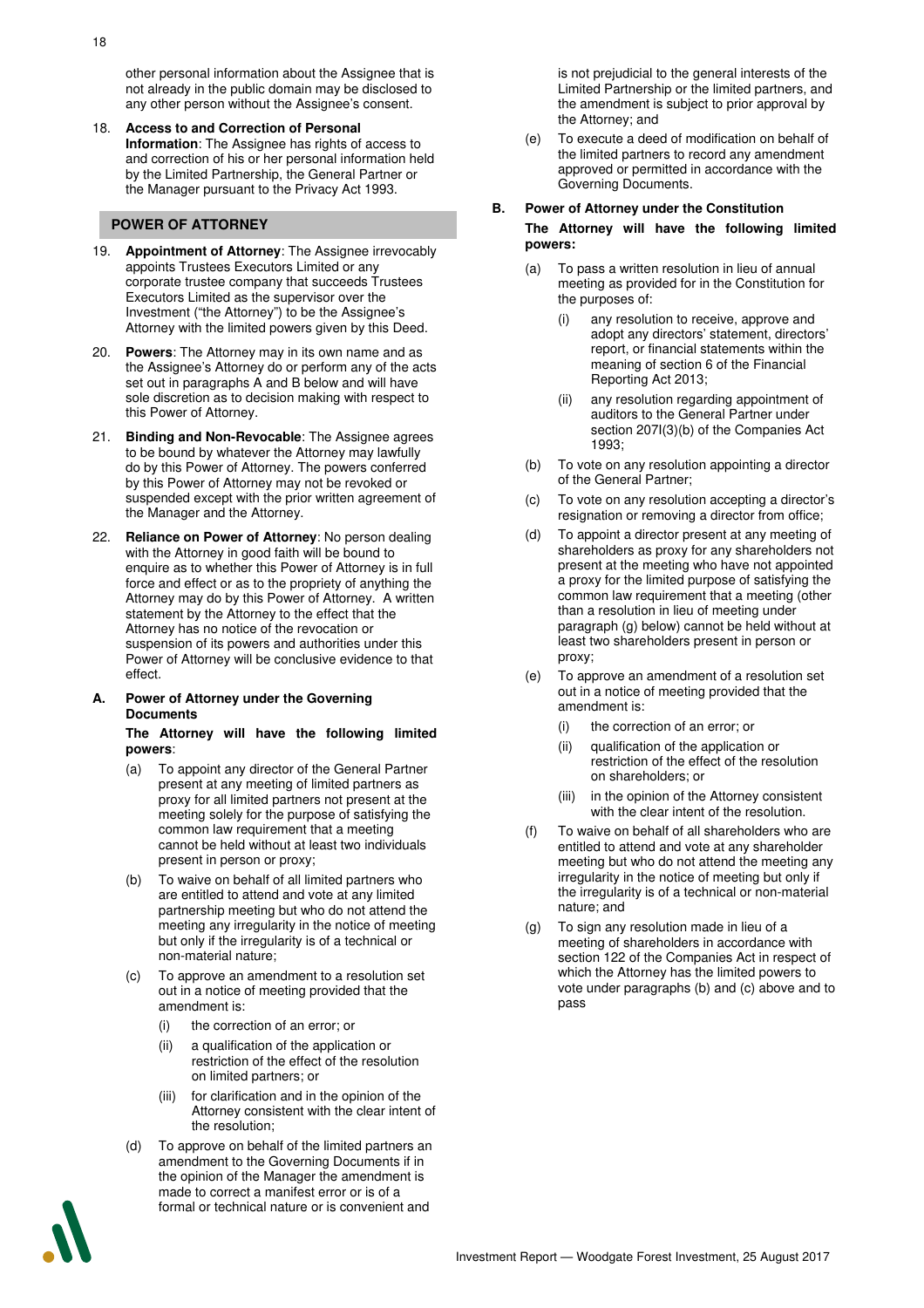

View of the 1997 age class from the Kanakanaia Road. Photo February 2015



Group of investors at a combined Greenhills/Woodgate forest visit. Photo November 2013